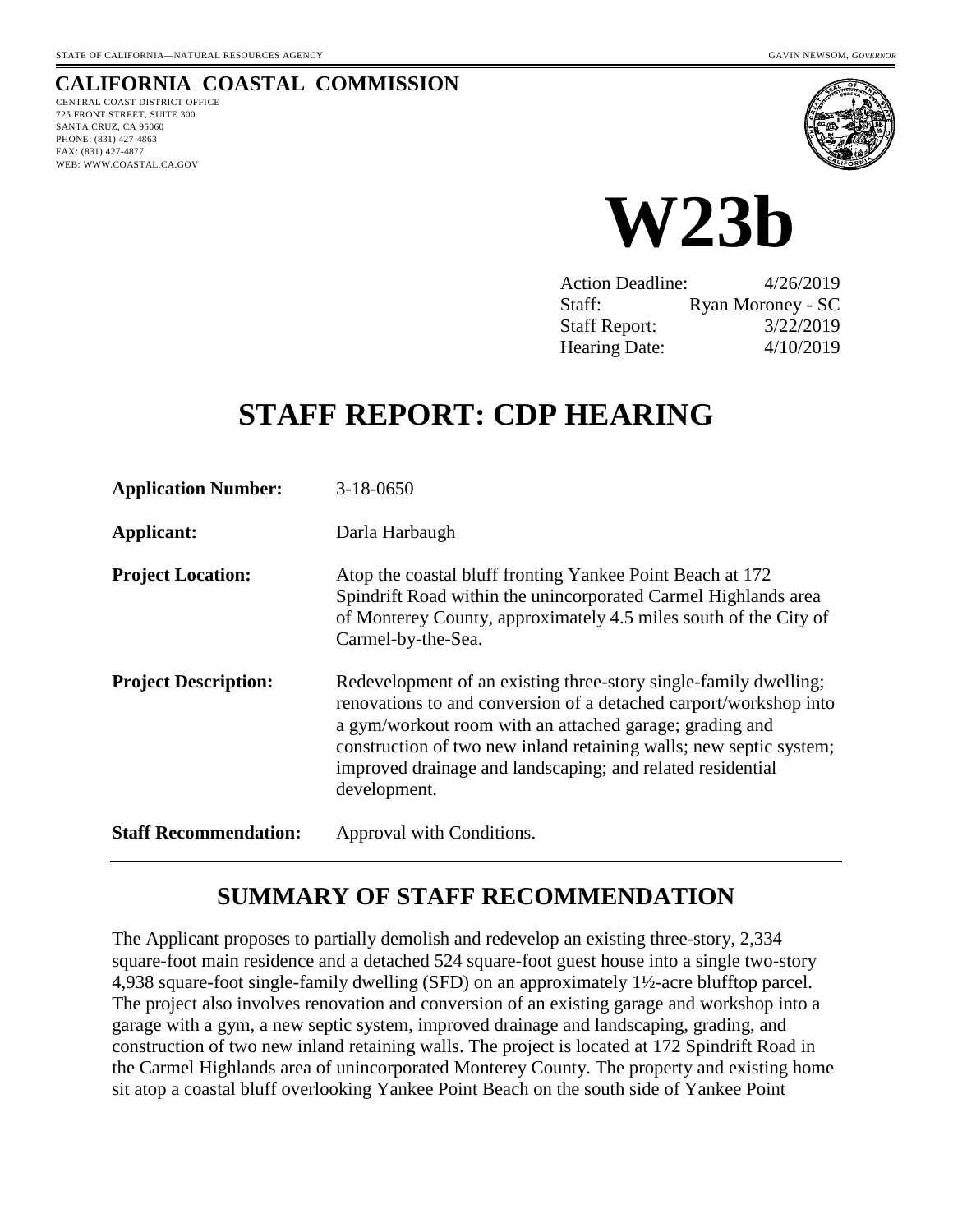proper, and is vegetated with numerous mature Monterey cypress trees along with a variety of landscape plantings, as well as some invasive iceplant around the existing residence and accessory structures. Although Monterey County has a certified local coastal program (LCP), the project is located in an area of deferred LCP certification (because of public access disputes involving four properties, including this one, at the time of LCP certification in 1981), and thus the Commission retains CDP authority over this site, where any such CDP application is subject to the Coastal Act as the standard of review (rather than the LCP).

There are two main issues raised by the proposed project. The first relates to the effects that coastal hazards may have on the site and the proposed project due to its location atop a coastal bluff fronting the open Pacific Ocean. Because the proposed project includes substantial SFD and garage changes to over 50% of the structures' major structural components, the proposed project constitutes redevelopment whereby all such redeveloped structures need to conform to standards for new development under the Coastal Act, including with respect to siting and design for safety and stability without the need for shoreline armoring. The Applicant's geotechnical analyses found no evidence of measurable bluff retreat at the site over the past nearly 60 years, estimated continued low potential for erosion at this location, and ultimately concluded that the proposed SFD was adequately set back from such erosion and other coastal hazard threat. The Commission's Senior Coastal Engineer, Dr. Lesley Ewing, and its Geologist, Dr. Joseph Street, evaluated the relevant project materials and concur that the site is basically stable, that threats from slope instability and erosion are minimal, and that the existing roughly 10-foot blufftop setback is sufficient to satisfy Coastal Act stability and structural integrity tests.

At the same time, in order to ensure that the redeveloped SFD, garage and related development comply with the Coastal Act Section 30253 requirement that such development not result in shoreline altering development in the future (e.g., base of bluff and/or upper bluff armoring/retention), and to prevent the significant adverse impacts to coastal resources that such shoreline altering development is known to cause, the project is conditioned to ensure that the redeveloped structures are not allowed such shoreline armoring and/or bluff retention now or in the future, thus ensuring that natural processes will be allowed to continue here. The approval is also conditioned to require the Applicant to assume all risks for developing in an area of coastal hazards, and to monitor bluff retreat and erosion to remove development that becomes threatened by such hazards. In short, the redeveloped SFD, garage, and related development would be removed over time as determined by specific triggers to allow natural shoreline processes to continue as they would otherwise, as much as possible, and to avoid the loss of beach and other attendant impacts associated with shoreline structures and development at the shoreline interface more broadly.

The second main issue raised by the project relates to public access to Yankee Point Beach, a small beach fronting this part of the Carmel Highlands. Specifically, the proposed project site is located atop a coastal terrace overlooking Yankee Point Beach on the south side of Yankee Point proper, and that beach is currently inaccessible to the general public from the public street due to fences and locked gates at the streets that block such general access, and instead limit it to neighborhood residents per a private easement arrangement. Historically, the beach area was basically open to and used by the general public, including as the surrounding area had not been subdivided. However, following subdivision and residential development, such unhindered general public access to Yankee Point Beach was blocked off, and only residents in the Carmel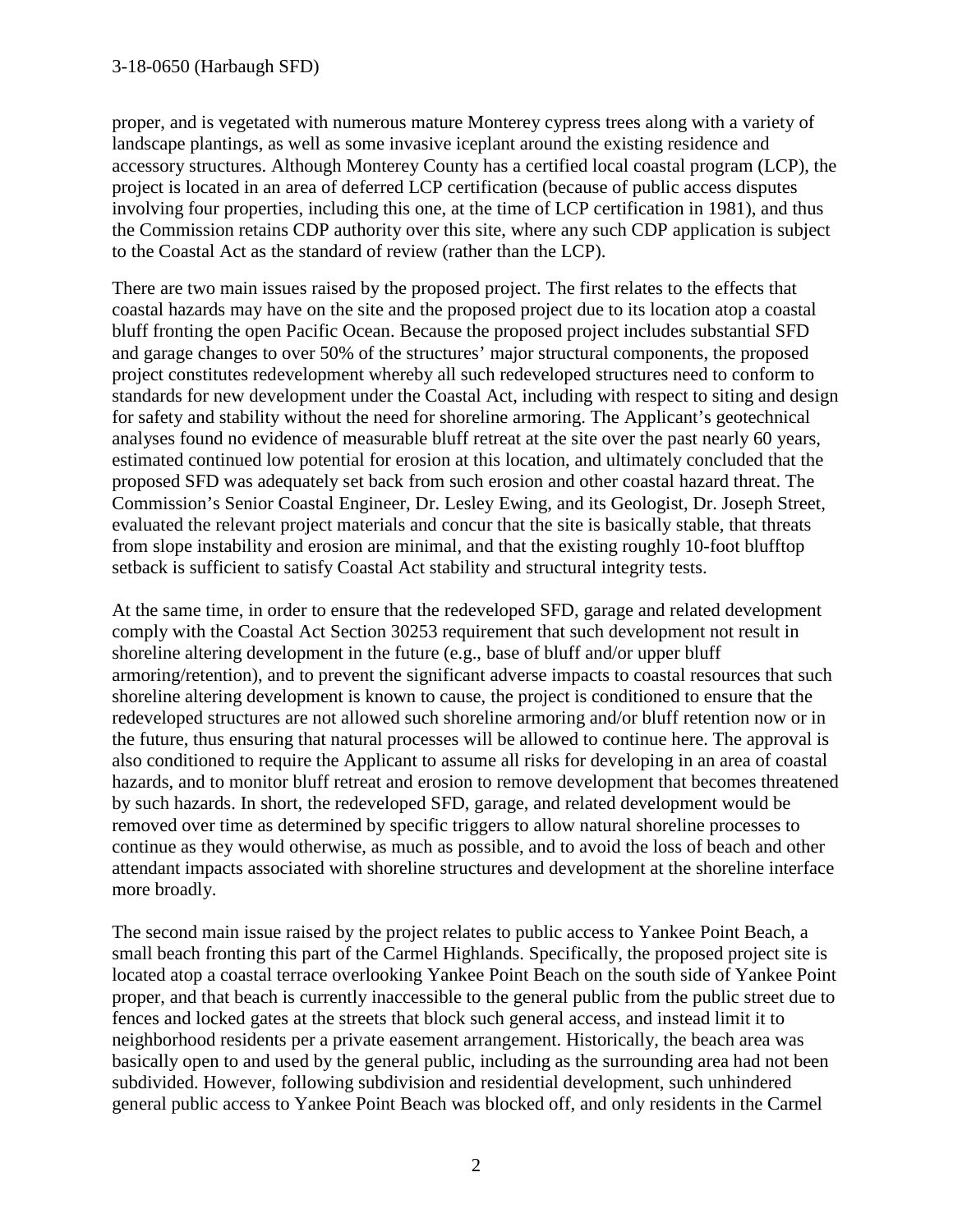Highlands area and their guests are allowed to access the beach today (via keys issued by the Carmel Highlands Association). Specifically, access to Yankee Point Beach is via two trails that begin on Yankee Beach Way and Spindrift Road respectively, both of which are public streets, but each of these trails are presently blocked for general public access by a fence, and locked gate, $<sup>1</sup>$  $<sup>1</sup>$  $<sup>1</sup>$  again where only Carmel Highland residents are issued keys and allowed to use the</sup> accessway via a private easement arrangement. Although the fences and locked gates at the public streets are not situated on the Applicant's property, the trails that extend from the two locked gates converge into a single trail (within a 10-foot wide easement area) that ultimately leads across the Applicant's property to a stairway down to Yankee Point Beach.<sup>[2](#page-2-1)</sup> The lack of public access from the public street to Yankee Point Beach at this location, and the lack of a proposed plan or policies/provisions to pursue such public access through the LCP, is the reason that the LCP was never certified in 1981 for the parcels on which the trails and the beach stairway are located (including the Applicant's property), and why these parcels are currently an area of deferred LCP certification subject to the Commission's direct CDP authority.

Although staff has inquired into the possibility, the Applicant does not propose to alter any of the foregoing private accessway components or provisions, not even for the 100-foot or so section of that private system that is located on the Applicant's property. And at this point, staff is not recommending that the Applicant be compelled to do so through conditions, including because staff has not at this time identified project impacts to public access which by themselves warrant an exaction of compensatory public access; the Applicant controls only the beachside portion of the accessway, where intervening sections of it are on other private properties; and both trails are fronted by locked gates at the street side on these other private properties. Although there is merit to perfecting public access across even just the portion of the accessway that is located on the Applicant's property, even if it wouldn't connect to the public street at this time (but could be part of a plan to incrementally obtain access on other properties to make the full connection), as indicated above, staff has not identified project impacts that by themselves are adequate to support this requirement. In any case, the Commission's enforcement staff are now taking a fresh look at the 45-year old permitting violation (i.e., for the unpermitted 1974 locked fence/gate on Yankee Beach Way that blocks the ability of the general public to make their way to the beach , including any potential public rights to use of the trail and stairway sections that are located on the Applicant's property, as well as any unpermitted improvements to the private accessway system, since that time), and may pursue overall public access resolution through Coastal Act enforcement processes, including potential Section 30821 administrative penalty provisions, if justified.

As to potential other coastal resources issues raised by the proposed project, these include its potential effect on water quality, coastal/marine resources, and cultural resources. With respect

<span id="page-2-0"></span> $\overline{a}$  $1$  The Spindrift Road fence and gate was originally first installed in 1962 and first equipped with a locked gate in 1965, prior to the coastal permitting requirements of both 1972's Proposition 20 (The Coastal Initiative) and 1976's Coastal Act. The Yankee Beach Way fence and locked gate was originally first installed in June 1974 without benefit of a coastal permit (required in this location by Proposition 20 at that time). In addition, it appears that both fences and gates have been modified since then without benefit of any CDPs.

<span id="page-2-1"></span><sup>2</sup> Note also that the first part of the trails nearest the street-fronting fences/gates are *not* located on the Applicant's property, but after the two trails converge, the last 100 feet or so of the then-single trail leading to the beach and at least a portion of the beach stairway *are* on the Applicant's property.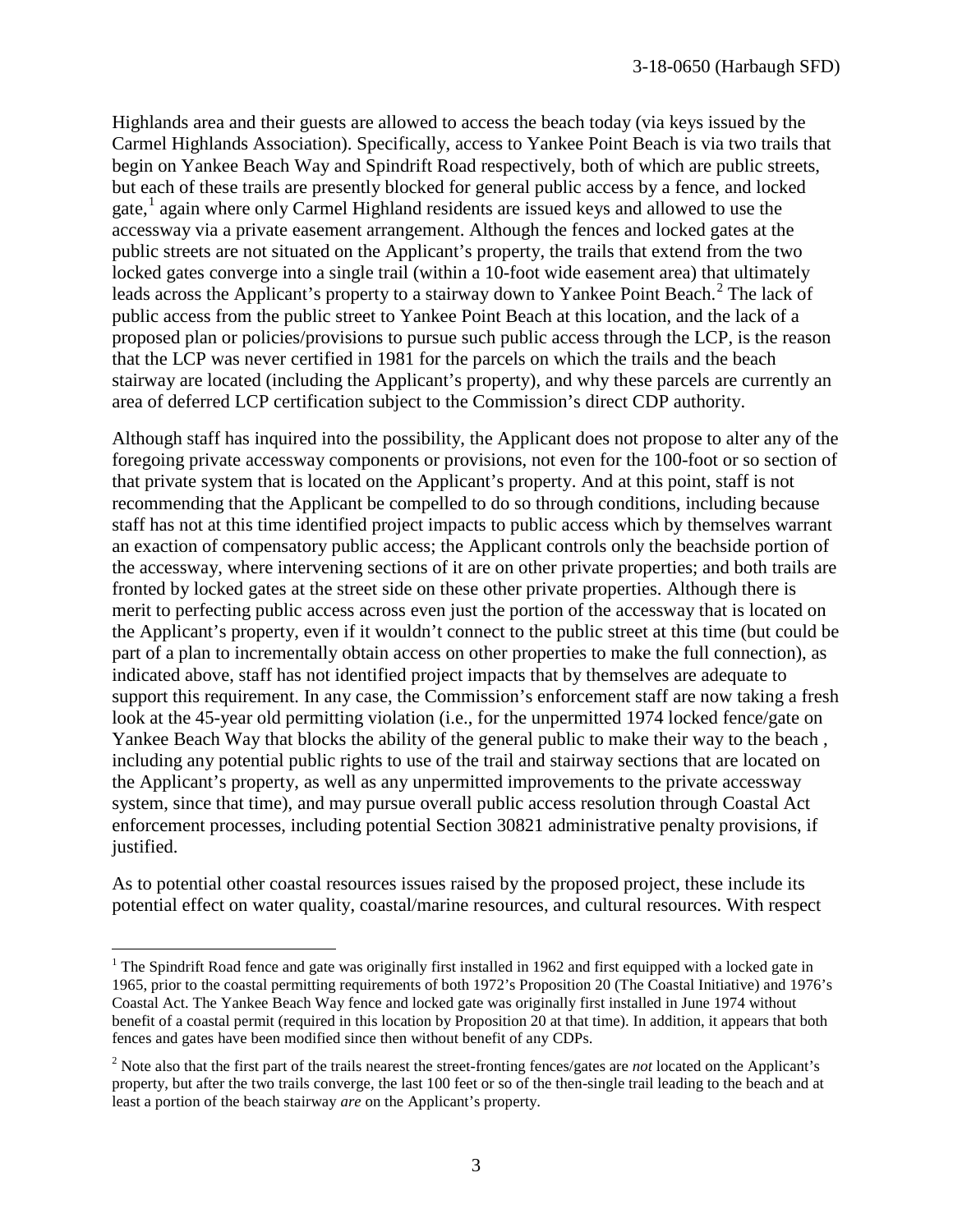to water quality and offshore resources, the project includes an improved drainage system, including measures designed to collect, filter, and treat all runoff/drainage on site and provide for it to infiltrate (with none of it allowed seaward of the blufftop edge); is conditioned to require the removal of invasive plant species on the site and the planting of appropriate native plant species; and is conditioned to require appropriate best management practices to protect water quality (including offshore marine habitats) during construction. With respect to cultural resources, and after consultation and outreach with local tribes including the chairperson of the Ohlone/Costanoan-Esselen Nation (or OCEN), the project has also been conditioned to require that a qualified archeologist be present during any ground disturbance, and that, in the event that any article of historical or cultural significance is encountered, all activity that could damage or destroy these resources must cease and a mitigation plan be developed in consultation with the Executive Director, the Native American Heritage Commission, and OCEN and other tribal representatives as appropriate.

Staff has worked closely with the Applicant on the project, and the Applicant is in agreement with the staff recommendation, including the recommended terms and conditions. Again, staff and the Applicant were unfortunately *not* able to reach an agreeable solution relative to the public access issues associated with Yankee Point Beach that caused the Commission to defer certification for the LCP for this area in the first place, but Commission staff will be reviewing and pursuing its available options in that respect as a means to resolve the decades' old violation with respect to blocking off general public beach access in this area. As conditioned, staff recommends **approval** of the CDP. The motion is found at the top of page 6 below.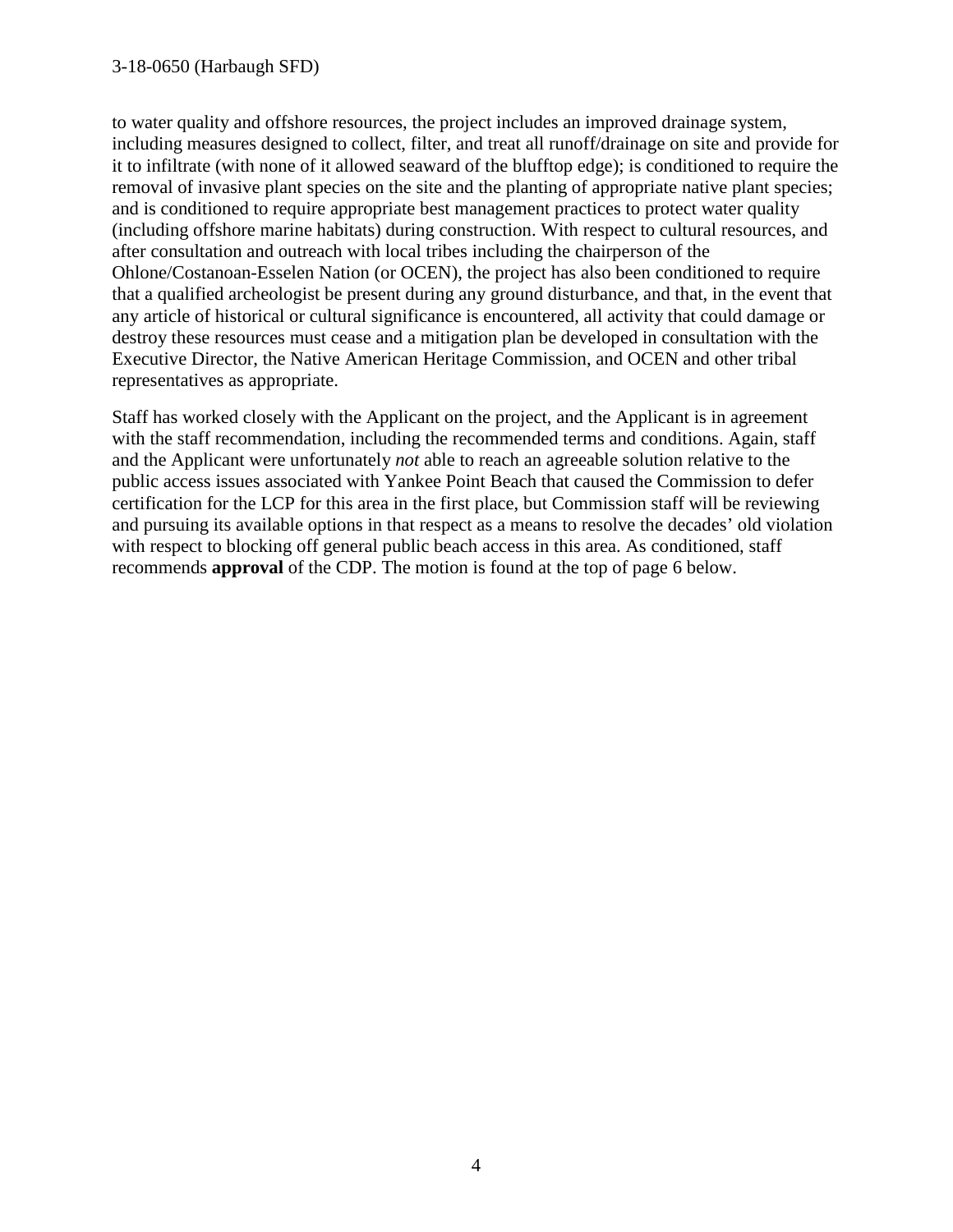# **TABLE OF CONTENTS**

### **APPENDICES**

Appendix A – Substantive File Documents Appendix B – Staff Contact with Agencies and Groups

### **EXHIBITS**

Exhibit 1 – Project Vicinity Maps

- Exhibit 2 Photos of the Site and the Surrounding Area
- Exhibit 3 Yankee Point Beach Photos
- [Exhibit 4 Spindrift and Yankee Way Accessways Aerial and Photos](https://documents.coastal.ca.gov/reports/2019/4/W23b/W23b-4-2019-exhibits.pdf)
- Exhibit 5 Project Plans and Visual Simulations
- Exhibit 6 Landscaping Plans
- Exhibit 7 Applicant's Tree Report
- Exhibit 8 Cultural Resources Correspondence

#### **[CORRESPONDENCE](https://documents.coastal.ca.gov/reports/2019/4/W23b/W23b-4-2019-corresp.pdf)**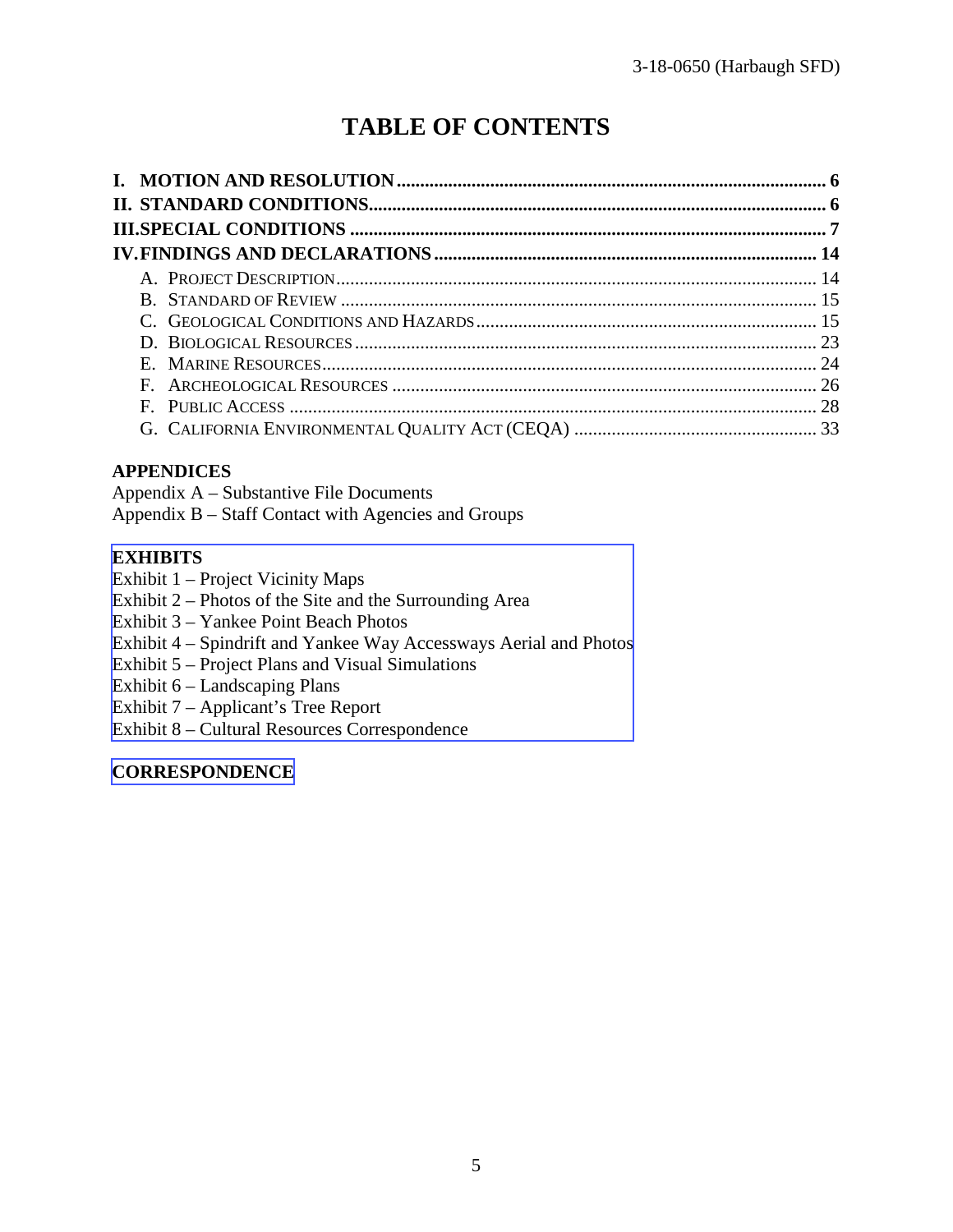# **I. MOTION AND RESOLUTION**

Staff recommends that the Commission, after public hearing, **approve** a CDP for the proposed development. To implement this recommendation, staff recommends a **YES** vote on the following motion. Passage of this motion will result in approval of the CDP as conditioned and adoption of the following resolution and findings. The motion passes only by affirmative vote of a majority of the Commissioners present.

*Motion: I move that the Commission approve Coastal Development Permit Number 3- 18-0650 pursuant to the staff recommendation, and I recommend a yes vote.* 

*Resolution to Approve CDP: The Commission hereby approves Coastal Development Permit Number 3-18-0650 and adopts the findings set forth below on grounds that the development as conditioned will be in conformity with the policies of Chapter 3 of the Coastal Act and will not prejudice the ability of the local government having jurisdiction over the area to prepare a Local Coastal Program conforming to the provisions of Chapter 3. Approval of the permit complies with the California Environmental Quality Act because either 1) feasible mitigation measures and/or alternatives have been incorporated to substantially lessen any significant adverse effects of the development on the environment, or 2) there are no further feasible mitigation measures or alternatives that would substantially lessen any significant adverse impacts of the development on the environment.* 

# **II. STANDARD CONDITIONS**

This permit is granted subject to the following standard conditions:

- **1. Notice of Receipt and Acknowledgment**. The permit is not valid and development shall not commence until a copy of the permit, signed by the Permittee or authorized agent, acknowledging receipt of the permit and acceptance of the terms and conditions, is returned to the Commission office.
- **2. Expiration.** If development has not commenced, the permit will expire two years from the date on which the Commission voted on the application. Development shall be pursued in a diligent manner and completed in a reasonable period of time. Application for extension of the permit must be made prior to the expiration date.
- **3. Interpretation.** Any questions of intent or interpretation of any condition will be resolved by the Executive Director or the Commission.
- **4. Assignment.** The permit may be assigned to any qualified person, provided assignee files with the Commission an affidavit accepting all terms and conditions of the permit.
- **5. Terms and Conditions Run with the Land.** These terms and conditions shall be perpetual, and it is the intention of the Commission and the Permittee to bind all future owners and possessors of the subject property to the terms and conditions.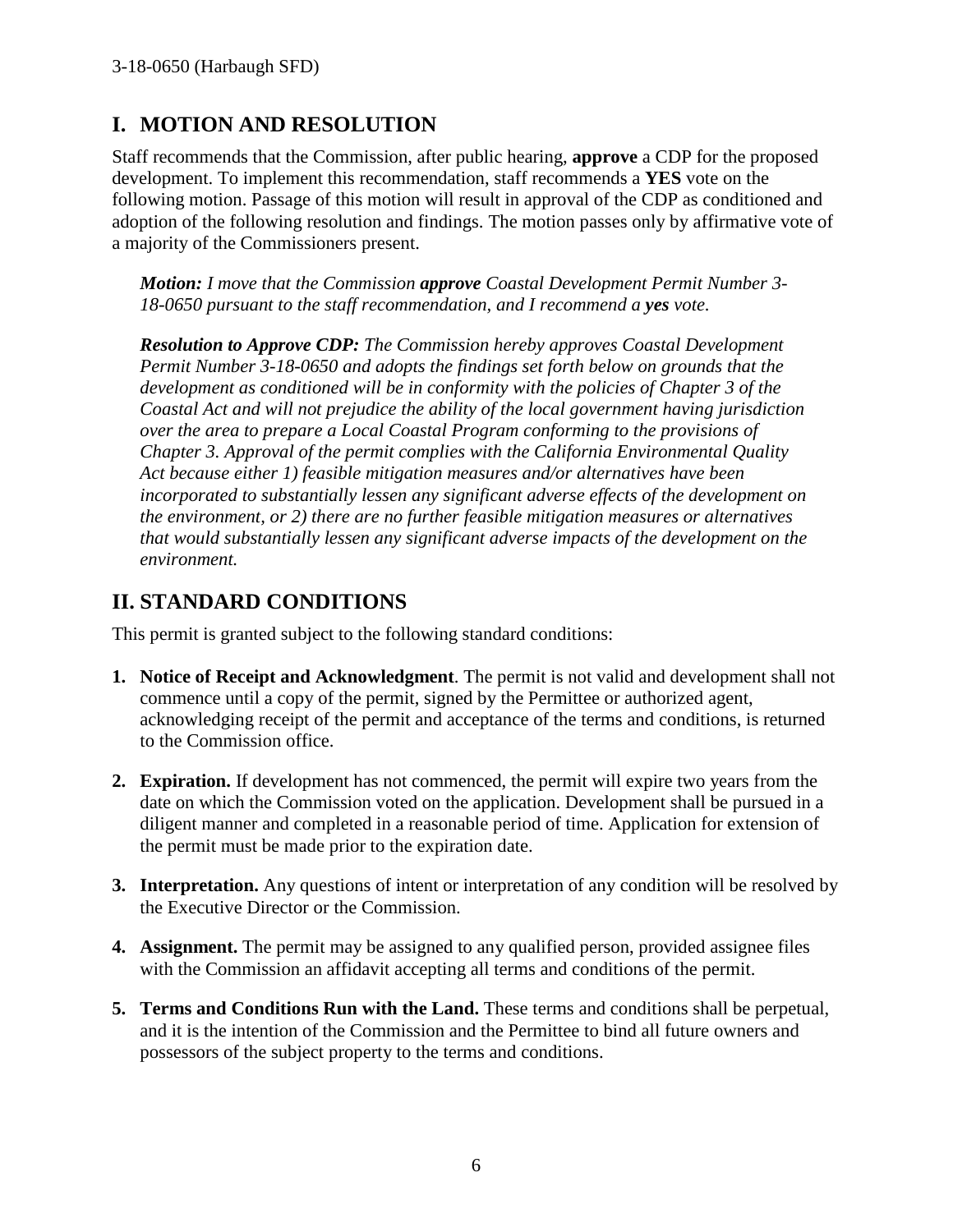# **III. SPECIAL CONDITIONS**

This permit is granted subject to the following special conditions:

- **1. Approved Project.** As modified by these special conditions, the approved project consists of redevelopment of an existing three-story, 2,334-square-foot main residence and a detached 524-square-foot guest house into a single two-story 4,938-square-foot single-family dwelling on an approximately 1½-acre parcel. The project also involves renovation and conversion of an existing garage and workshop into a garage with a gym, a new septic system, improved drainage and landscaping, grading, removal of one Monterey cypress limb, construction of two new inland retaining walls, removal of an existing blufftop retaining wall seaward of the existing deck, and related development, all as further shown on the project plans (titled Harbaugh Residence and dated November 14, 2018, and dated received in the Coastal Commission's Central Coast District Office on January 15, 2019; see **Exhibit 5**).
- **2. Construction Plan.** PRIOR TO ISSUANCE OF THE CDP, the Permittee shall submit two copies of a Construction Plan to the Executive Director for review and written approval. The Construction Plan shall, at a minimum, include the following:
	- **(a) Construction Areas.** The Construction Plan shall identify the specific location of all construction areas, all staging areas, and all construction access corridors in site plan view. All such areas within which construction activities and/or staging are to take place shall minimize impacts coastal resources, including by using developed inland portions of the Permittee's property for construction staging, storage, and activities.
	- **(b) Construction Methods.** The Construction Plan shall specify the construction methods to be used, including all methods to be used to keep construction areas separated from other public use areas, and to be used to protect coastal resources, including verification that equipment operation, equipment and material storage, and other construction activities will not significantly degrade public views during construction. The Plan shall limit construction activities to avoid coastal resource impacts as much as possible.
	- **(c) Construction Timing.** All work shall take place during daylight hours (i.e., from one hour before sunrise to one hour after sunset), except for interior work. Nighttime work (other than interior work) and lighting of the exterior work area are prohibited.
	- **(d) Construction Best Management Practices (BMPs).** The Construction Plan shall identify the type and location of all erosion control/water quality/tree protection best management practices that will be implemented during construction to protect coastal resources, including coastal water quality as well as the existing Monterey cypress trees on the site, including at a minimum all of the following:
		- **(1) Runoff Protection.** Silt fences, straw wattles, and equivalent apparatus shall be installed at the perimeter of the construction site to prevent construction-related runoff and/or sediment from discharging from the construction area, and/or entering into storm drains, drainages or otherwise offsite, and/or to the Pacific Ocean. Special attention shall be given to appropriate filtering and treating of all runoff, and all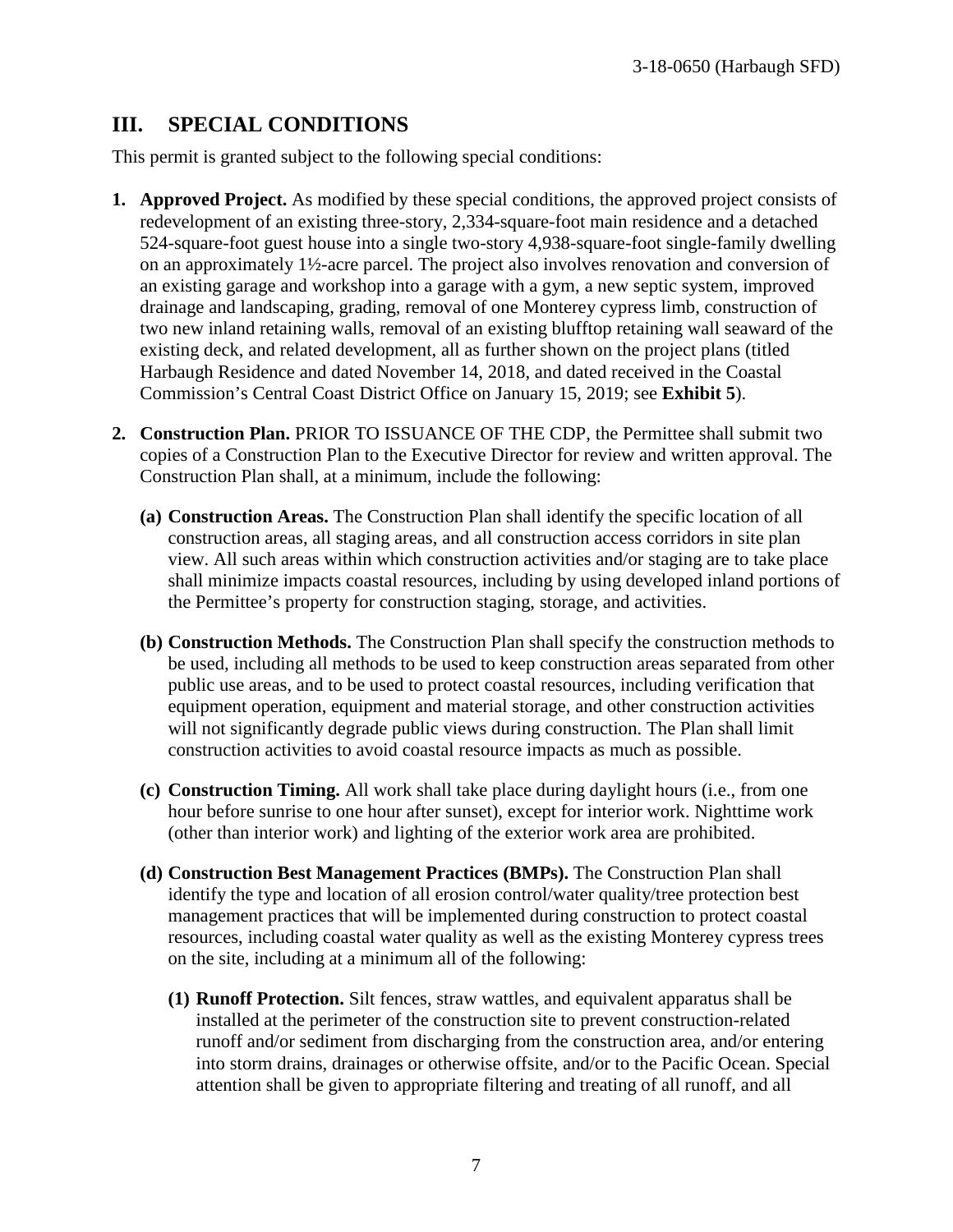drainage points, including storm drains, shall be equipped with appropriate construction-related containment equipment and filtration/treatment materials.

- **(2) Equipment BMPs.** Equipment washing, refueling, and/or servicing shall take place at an appropriate inland location to prevent leaks and spills of hazardous materials near the bluff at the project site, where such location shall be at least 50 feet inland from the bluff edge, and preferably on an existing hard surface area (e.g., a road or driveway) or an area where appropriate collection of potentially problematic washing, refueling, and/or servicing materials is facilitated. All construction equipment shall also be inspected and maintained at a similar inland location to prevent leaks and spills of hazardous materials near the bluff at the project site.
- **(3) Good Housekeeping.** The construction site shall maintain good construction housekeeping controls and procedures (e.g., clean up all leaks, drips, and other spills immediately; keep materials covered and out of the rain, including covering exposed piles of soil and wastes; dispose of all wastes properly, place trash receptacles on site for that purpose, and cover open trash receptacles during wet weather; remove all construction debris from the project site; etc.).
- **(4) Erosion and Sediment Controls.** All erosion and sediment controls shall be in place prior to the commencement of construction as well as at the end of each work day.
- **(e) Construction Site Documents.** The Construction Plan shall provide that copies of the signed CDP and the approved Construction Plan be maintained in a conspicuous location at the construction job site at all times, and that such copies be available for public review on request. All persons involved with project construction shall be briefed on the content and meaning of the CDP (including explicitly its terms and conditions) and the approved Construction Plan, and the public review requirements applicable to them, prior to commencement of construction.
- **(f) Construction Coordinator.** The Construction Plan shall provide that a construction coordinator be designated to be contacted during construction should questions arise regarding the construction (in case of both regular inquiries and emergencies), and that his/her contact information (i.e., address, phone numbers, email address, etc.) including, at a minimum, a telephone number and an email that will be made available 24 hours a day for the duration of construction, is conspicuously posted at the job site where such contact information is readily visible from public viewing areas while still minimizing impacts to public views, along with indication that the construction coordinator should be contacted in the case of questions regarding the construction (in case of both regular inquiries and emergencies). The construction coordinator shall record the contact information (e.g., address, email, phone number, etc.) and nature of all complaints received regarding the construction, and shall investigate complaints and take remedial action, if necessary, within 24 hours of receipt of the complaint or inquiry. All complaints and all actions taken in response shall be summarized and provided to the Executive Director on at least a weekly basis.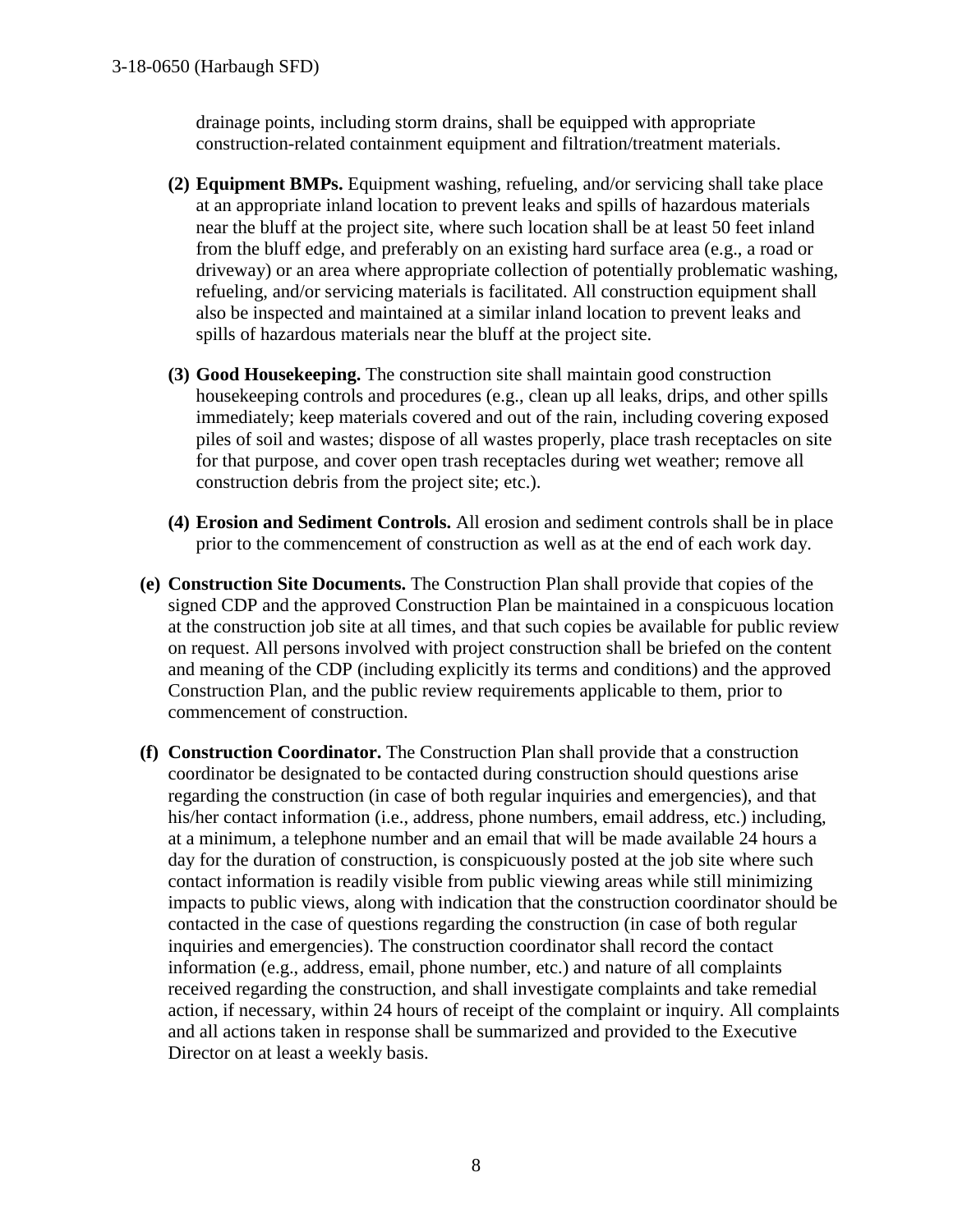- **(g) Construction Specifications.** All construction specifications and materials shall include appropriate provisions that require remediation for any work done inconsistent with the terms and conditions of the CDP.
- **(h) Notification.** The Permittee shall notify planning staff of the Coastal Commission's Central Coast District Office at least three working days in advance of commencement of construction, and immediately upon completion of construction.

Minor adjustments to the above Construction Plan requirements may be allowed by the Executive Director if such adjustments: (1) are deemed reasonable and necessary; and (2) do not adversely impact coastal resources. All requirements above and all requirements of the approved Construction Plan shall be enforceable components of this CDP. The Permittee shall undertake development in conformance with this condition and the approved Construction Plan, unless the Commission amends this CDP or the Executive Director provides a written determination that no amendment is legally required for any proposed minor deviations.

- **3. Coastal Hazards Risk**. By acceptance of this CDP, the Permittee acknowledges and agrees, on behalf of herself and all successors and assigns, to all of the following:
	- **(a) Coastal Hazards.** That the site is subject to coastal hazards including but not limited to episodic and long-term shoreline retreat and coastal erosion, high seas, ocean waves, tsunami, tidal scour, coastal flooding, landslides, bluff and geologic instability, bluff retreat, liquefaction and the interaction of same, many of which may worsen with future sea level rise.
	- **(b) Assume Risks.** To assume the risks to the Permittee and the property that is the subject of this CDP of injury and damage from such coastal hazards in connection with this permitted development.
	- **(c) Waive Liability.** To unconditionally waive any claim of damage or liability against the Commission, its officers, agents, and employees for injury or damage from such coastal hazards.
	- **(d) Indemnification.** To indemnify and hold harmless the Coastal Commission, its officers, agents, and employees with respect to the Commission's approval of the development against any and all liability, claims, demands, damages, costs (including costs and fees incurred in defense of such claims), expenses, and amounts paid in settlement arising from any injury or damage due to such coastal hazards.
	- **(e) Property Owner Responsible.** That any adverse effects to property caused by the permitted development shall be fully the responsibility of the property owner.
- **4. Coastal Hazards Response**. By acceptance of this CDP, the Permittee acknowledges and agrees, on behalf of herself and all successors and assigns, to all of the following:
	- **(a) CDP Intent.** The intent of this CDP is to allow for the redeveloped SFD and the garage on the site and related development to be redeveloped and used consistent with the terms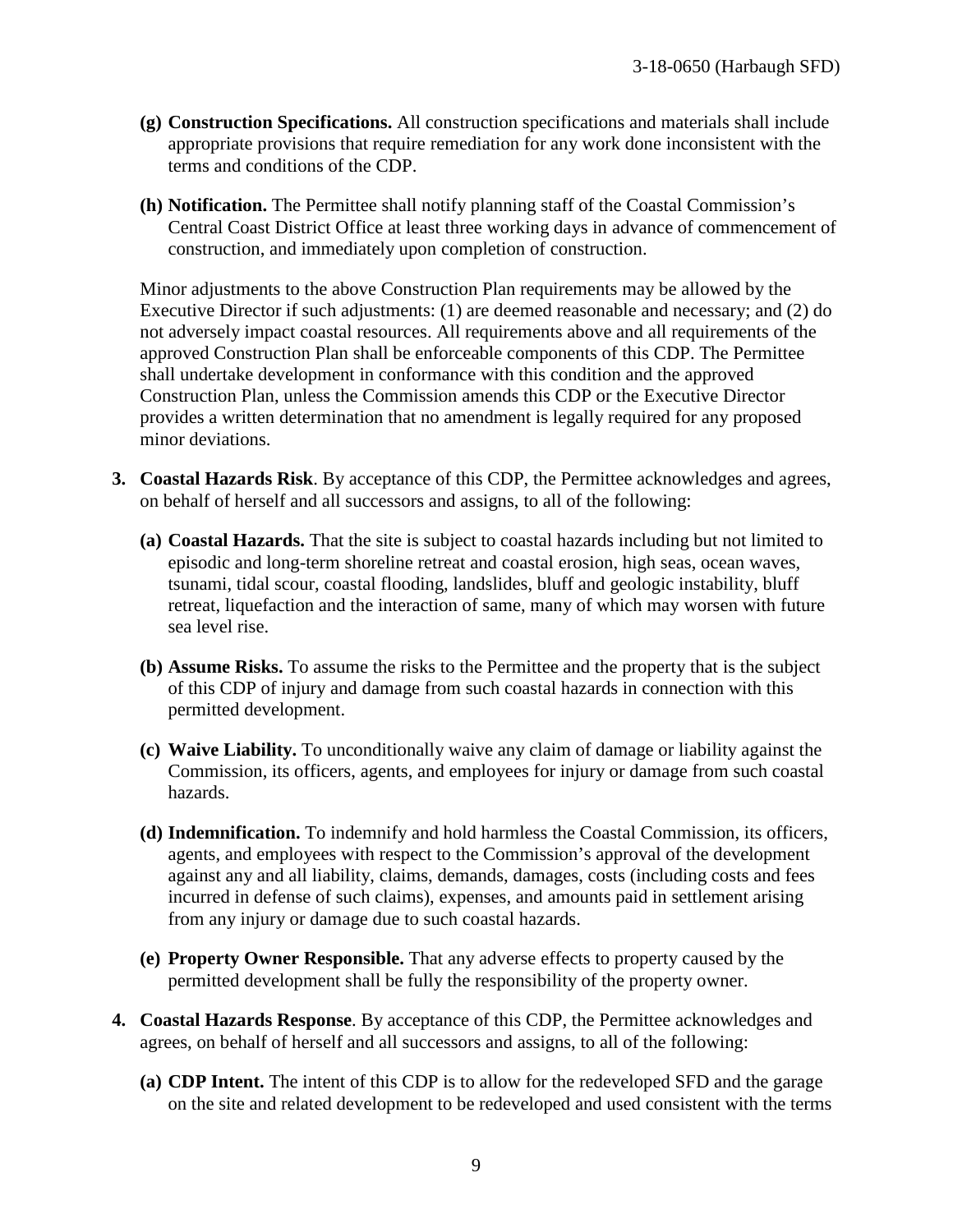and conditions of this CDP for only as long the redeveloped SFD, garage and other approved project development remains safe for occupancy and use without additional measures (beyond ordinary repair and/or maintenance, as articulated in this condition below) to protect such development from coastal hazards (as these hazards are defined by Special Condition 3(a) above). The intent is also to ensure that the redeveloped SFD, garage and other approved project development or portions of same on the property are removed and the affected area restored under certain circumstances (as further described in this condition) consistent with the Removal and Restoration Plan required in subsection (d) of this special condition.

- **(b) Shoreline Armoring Prohibited.** Shoreline armoring (including but not limited to seawalls, revetments, retaining walls/structures, gabion baskets, tie backs, piers, groins, caissons/grade beam systems, etc.) shall be prohibited.
- **(c) Section 30235 Waiver.** Any rights that the Permittee may have to construct and/or maintain shoreline armoring to protect the SFD and related development, including rights that may exist under Coastal Act Section 30235, the Monterey County Local Coastal Program, or any other applicable laws, are waived.
- **(d) Removal and Restoration Plan.** The Permittee shall submit two copies of a Removal and Restoration Plan (RRP) to the Executive Director for review and written approval that accounts for the following when any of the following criteria are met:
	- **(1) Unsafe Conditions.** If any portion of the approved project (including but not limited to the redeveloped/modified SFD, garage, driveway, outdoor patio areas, utility infrastructure, subsurface elements, etc.) are threatened and/or damaged by coastal hazards (as defined by Special Condition 3(a)), and if a government agency has ordered that the threatened and/or damaged portion of the approved development is not to be occupied and/or used, and if such government agency concerns cannot be abated by ordinary repair and/or maintenance (see below), the RRP shall provide that all development meeting the "do not occupy and/or use" criteria is removed to the degree necessary to allow for such government agency to allow occupancy to and/or use of the remainder of the development after implementation of the approved RRP, including full removal if occupancy and use is not possible for a reduced-scale development. For purposes of this special condition, "ordinary repair and/or maintenance" shall include sealing and waterproofing and improvements that do not involve alteration of 50% or more to any of the SFD or garage major structural components, including exterior walls, floor and roof structures, and/or foundation.
	- **(2) Major Structural Components.** If any portion of the approved project's major structural components (including exterior walls, floor and roof structures, and/or foundation) are subject to threat and/or damage due to coastal hazards (as defined by Special Condition 3(a)) requiring more than 50% alteration (including renovation and/or replacement) to abate those coastal hazards, beyond ordinary repair and maintenance (as further described in subsection  $(d)(1)$  above), then the RRP shall provide that such structural components be removed. For purposes of this special condition, "exterior wall major structural components" shall include exterior cladding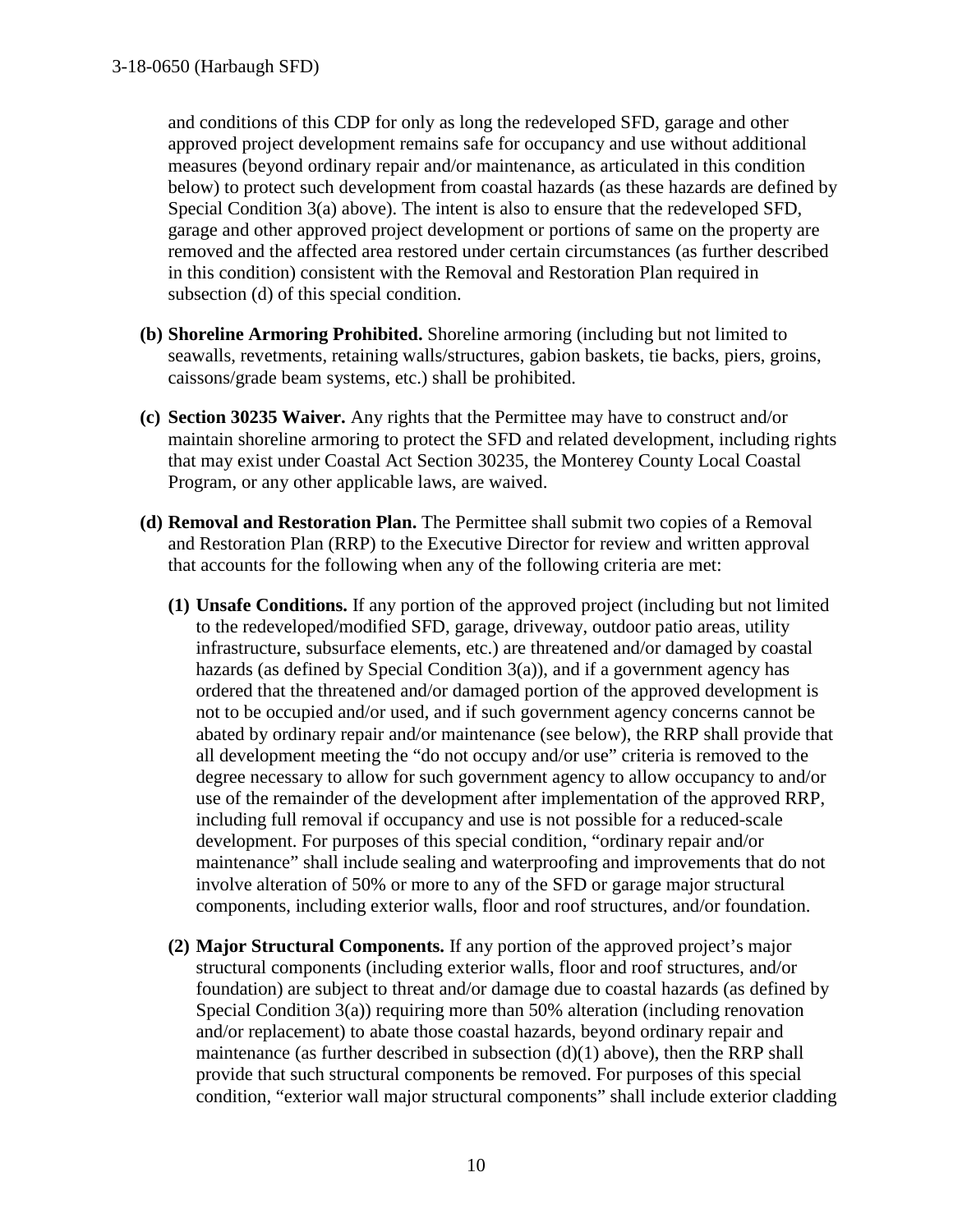and/or framing, beams, sheer walls, and studs; "floor and roof structure major structural components" shall include trusses, joists, and rafters; and "foundation major structural components" shall include any portion of the foundation.

- **(3) Setback Triggers.** In the event that the edge of the blufftop recedes to within five feet of the redeveloped SFD, garage, and/or other related approved project development, and/or if the deck cantilevers over the blufftop edge, but no government agency has ordered that the SFD, garage, other related approved project development, and/or deck not be occupied, then the RRP shall address whether any portions of the redeveloped SFD, garage, other related approved project development, and/or deck are threatened by coastal hazards (as defined by Special Condition 3(a)). The RRP shall require removal of any portion of the deck that cantilevers over the blufftop edge, and shall identify all those immediate or potential future measures that could stabilize the redeveloped SFD, garage, and/or other related approved project development considering those coastal hazards threats without going beyond ordinary repair and maintenance (as further described in subsection (d)(1) above) and without reliance upon shoreline armoring, including, but not limited to, removal or relocation of portions or all of the deck and/or the redeveloped SFD, garage, and/or other related approved project development.
- **(4) Daylighting.** If any portion of the approved subsurface components of the foundation and/or other subsurface elements of the approved project become exposed due to bluff erosion or other coastal hazards, then the RRP shall provide that all development supported by these exposed elements, as well as the elements themselves, be immediately removed.

The RRP shall be submitted as soon as possible, but in no case later than 30 days after any of the above criteria are met. In cases where one or more of the above criteria is met, the RRP shall be required to meet all requirements for all triggered criteria. In all cases, the RRP shall also ensure that: (a) all non-building development necessary for the functioning of the redeveloped SFD, garage, and/or other related approved project development (including but not limited to access and utilities) is relocated out of harm's way as part of the removal episode; (b) all removal areas are restored as natural areas of a quality consistent with adjacent natural areas; and (c) all project modifications necessary to maintain compliance with the terms and conditions of this CDP, including the objectives and performance standards of these conditions, are implemented as part of the RRP.

If the Executive Director determines that an amendment to this CDP or a separate CDP is legally required to implement the approved RRP, then the Permittee shall submit and complete the required application within 30 days of such determination. The RRP shall be implemented immediately upon Executive Director or Commission approval of the RRP, as the case may be. The Permittee shall undertake development only in accordance with the approved RRP.

**5. Native Landscaping Requirements.** The landscaping for the project shall be consistent with the Landscaping Plan dated August 1, 2017 and received in the Coastal Commission's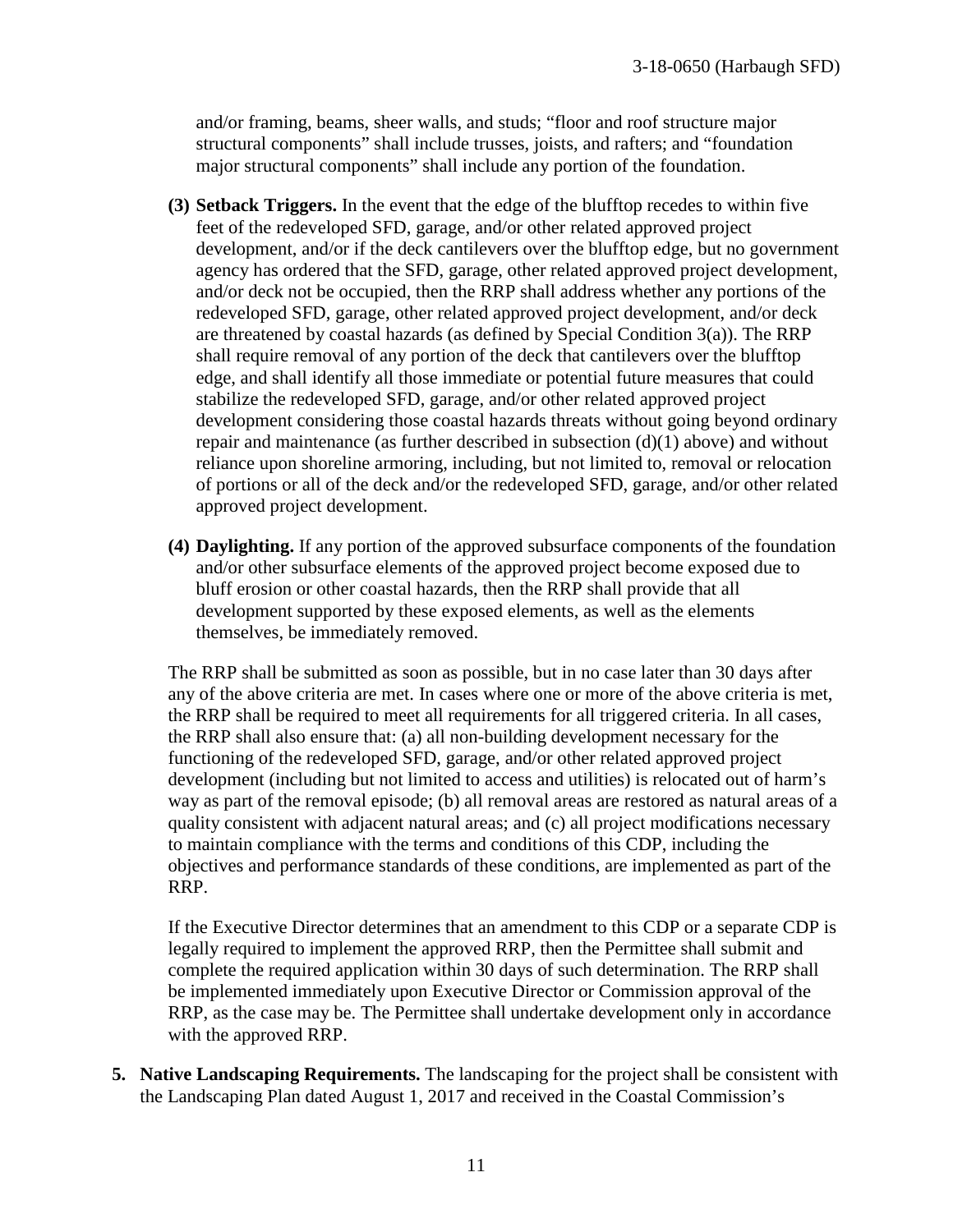Central Coast District Office on June 14, 2018 (see **Exhibit 6**), as modified by this special condition as follows. All plant species that are not native to this portion of coastal California shall be removed from the site, and shall not be allowed to persist at any time. Only native plant species from the Carmel Highlands area shall be planted. All landscaped areas shall be maintained in a litter-free, weed-free, and healthy growing condition, and plants shall be replaced as necessary to maintain the approved vegetation over the life of the project. The irrigation system shall limit water use to the maximum extent feasible, including using irrigation measures designed to facilitate reduced water use (e.g., micro-spray and drip irrigation). No plant species listed as problematic and/or invasive by the California Native Plant Society, the California Invasive Plant Council, or as may be so identified from time to time by the State of California, and no plant species listed as a "noxious weed" by the State of California or the U.S. Federal Government shall be planted or allowed to naturalize or persist on the site.

- **6. Tree and Bird Protection.** The project shall incorporate and comply with the recommendations of the "172 Spindrift Road Tree Resource Assessment Forest Management Plan" prepared by Frank Ono and dated November 4, 2014 (see **Exhibit 7, pages 8-11**), including with respect to tree protection during construction, grading, and excavation activities, and pruning of trees, but not with respect to Best Management Practice B on page 11 regarding nesting birds. With respect to nesting birds, PRIOR TO COMMENCEMENT OF CONSTRUCTION for any construction activities taking place between February 1st and August 31st that have the potential for significant noise impacts, the Permittee shall ensure that a qualified biologist shall conduct a preconstruction survey for the presence of nesting birds at the project site. If an active nest of a Federal or State-listed threatened or endangered bird species, bird species of special concern, or any species of raptor is identified during such preconstruction surveys, or is otherwise identified during construction, the Permittee shall notify all appropriate State and Federal agencies within 24 hours, and shall develop an appropriate action plan specific to each incident that shall be consistent with the recommendations of those agencies. The Permittee shall notify the Executive Director in writing within 24 hours and consult with the Executive Director regarding the determinations of the State and Federal agencies. At a minimum, if an active nest is located within 250 feet of construction activities (within 500 feet for raptors), the Permittee shall submit a report, for Executive Director review and approval, that demonstrates how construction activities shall be modified to ensure that nesting birds are not disturbed by construction-related noise.
- **7. Archaeological Protection.** An archaeological monitor qualified by the Native American Heritage Commission shall be present at the site during all ground disturbance (including grading activities), and shall be consulted to provide recommendations for subsequent measures for the protection and disposition of artifacts of historical or cultural significance in the event such artifacts are discovered. In the event that any article of historical or cultural significance is encountered, all activity that could damage or destroy these resources must cease and the Executive Director, the Native American Heritage Commission, and all appropriate local tribal representative(s) (as identified in the project's tribal consultation report) must be notified so that the articles may be suitably protected or flagged for future research. Mitigation measures shall be developed in accordance with Native American Heritage Commission and local tribal representative recommendations, and submitted to the Executive Director for review and approval, and such measures shall be required to address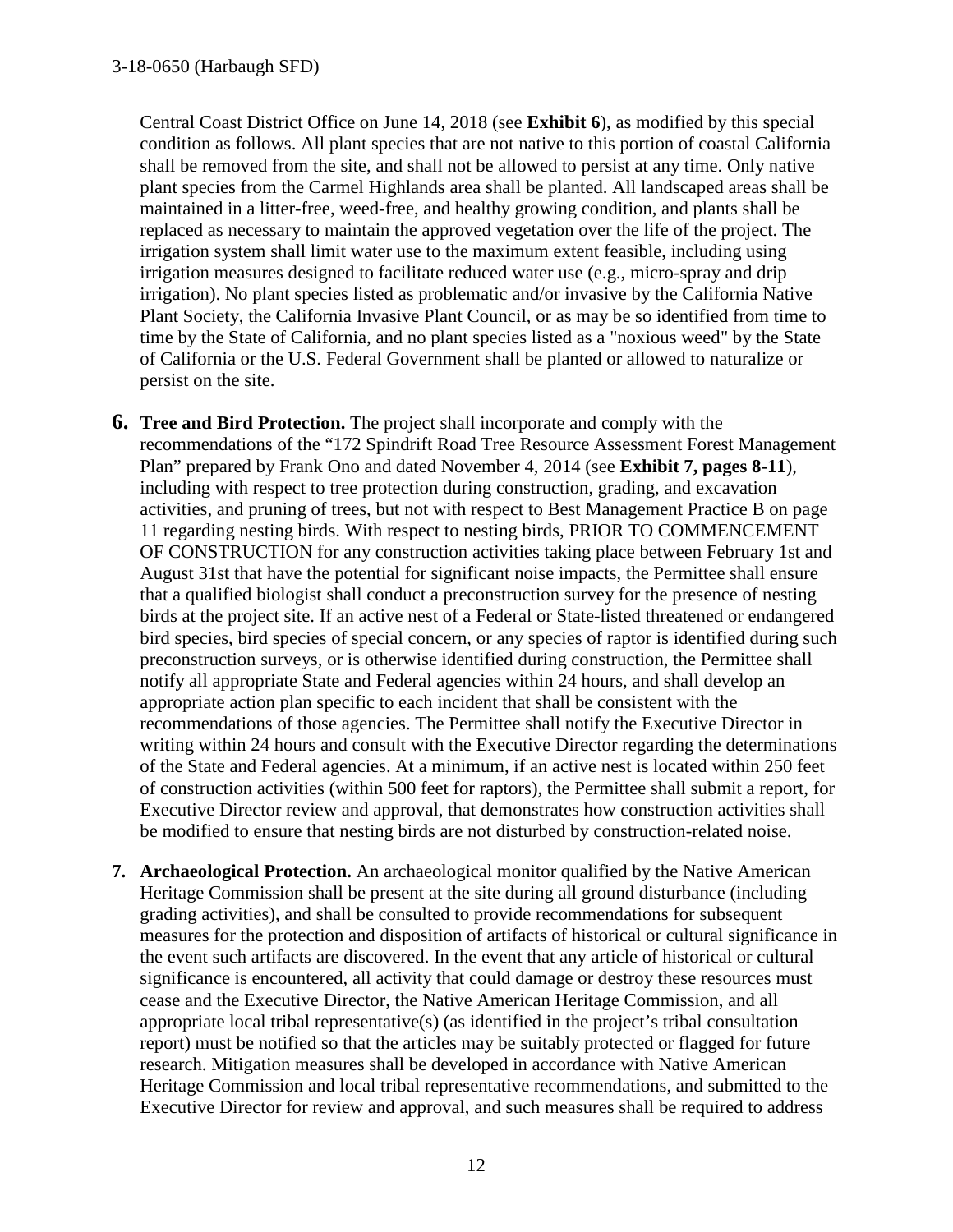and proportionately offset the impacts of the project on such archaeological resources prior to recommencement of construction activity.

- **8. Real Estate Disclosure.** Disclosure documents related to any future marketing and/or sale of the subject property, including, but not limited to, specific marketing materials, sales contracts and similar documents, shall notify potential buyers of the terms and conditions of this CDP including, but not limited to, explicitly identifying all requirements associated with Special Conditions 3 and 4. A copy of this CDP shall be provided in all real estate disclosures.
- **9. Deed Restriction.** PRIOR TO ISSUANCE OF THE CDP, the Permittee shall submit to the Executive Director for review and approval documentation demonstrating that the Permittee has executed and recorded against the properties governed by this CDP a deed restriction, in a form and content acceptable to the Executive Director: (1) indicating that, pursuant to this CDP, the California Coastal Commission has authorized development on the subject property, subject to terms and conditions that restrict the use and enjoyment of that property; and (2) imposing the terms and conditions of this CDP as covenants, conditions and restrictions on the use and enjoyment of the property. The deed restriction shall include a legal description and site plan of the entire parcel or parcels governed by this CDP. The deed restriction shall also indicate that, in the event of an extinguishment or termination of the deed restriction for any reason, the terms and conditions of this CDP shall continue to restrict the use and enjoyment of the subject property so long as either this CDP or the development it authorizes, or any part, modification, or amendment thereof, remains in existence on or with respect to the subject property.
- **10. Public Rights.** By acceptance of this CDP, the Permittee acknowledges and agrees, on behalf of herself and all successors and assigns, that the Coastal Commission has identified the potential for public access rights on the subject property and nearby, and that the Coastal Commission's approval of this CDP shall not constitute a waiver of any public rights that may exist on the properties involved, including explicitly the portion of the Permittee's property containing the trail to the beach and the beach stairway. The Permittee shall not use this CDP as evidence of a waiver of any public rights that may exist on the properties now or in the future.
- **11. Future Permitting.** Any and all future proposed development at and/or directly related to this project, this project area, and/or this CDP shall require a new CDP or a CDP amendment that is processed through the Coastal Commission, unless the Executive Director determines a CDP or CDP amendment is not legally required.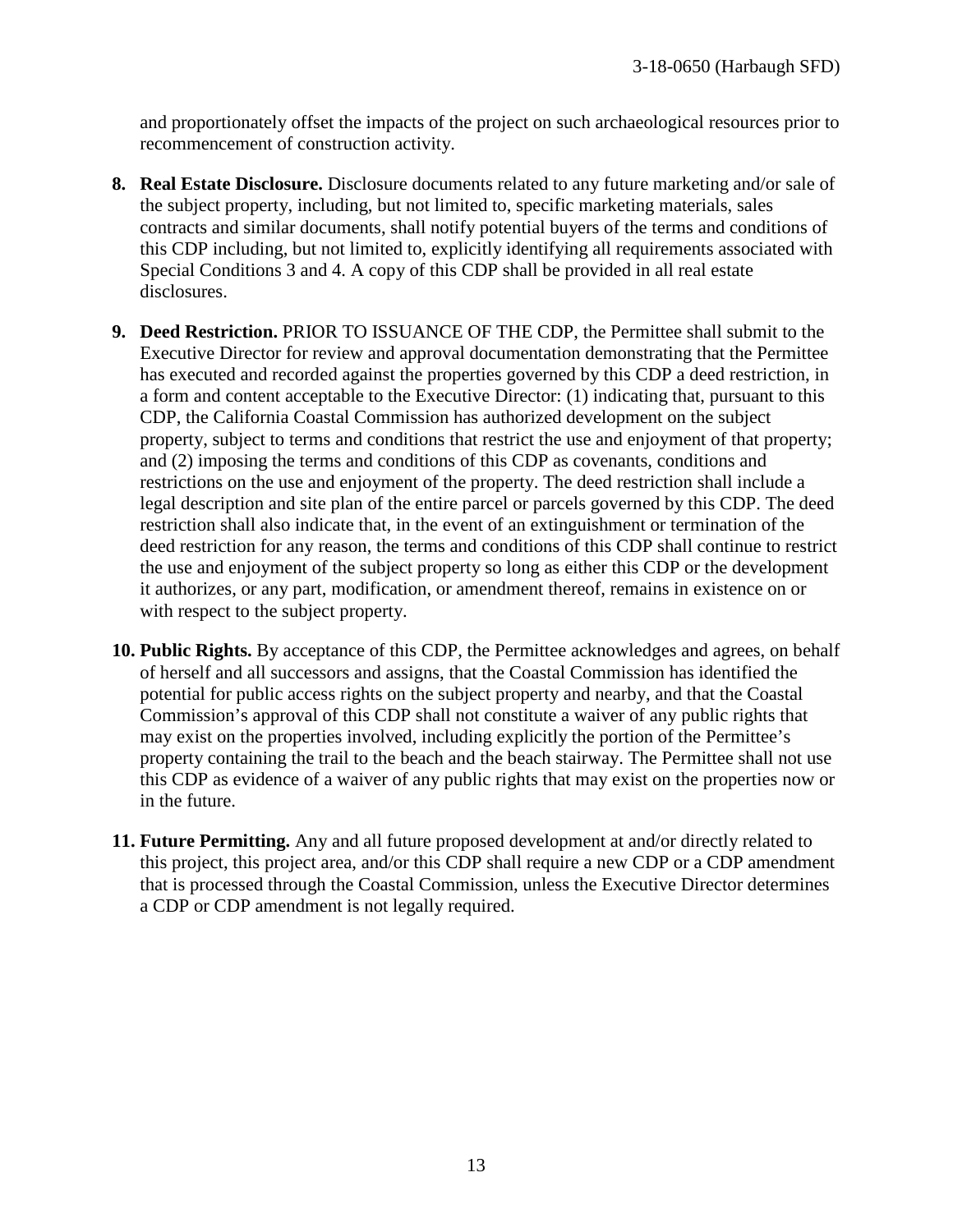# **IV. FINDINGS AND DECLARATIONS**

### **A. PROJECT DESCRIPTION**

#### **Project Location and Background**

The proposed project site is located at 172 Spindrift Road in the Carmel Highlands area of unincorporated Monterey County just south of the City of Carmel-by-the-Sea (see **Exhibit 1** for a project location map). The property sits atop a coastal terrace overlooking Yankee Point Beach on the south side of Yankee Point proper, and is vegetated with numerous mature Monterey cypress trees along with a variety of landscape plantings, as well as some invasive iceplant around the existing residence and accessory structures. The LCP's Carmel Area Land Use Plan (LUP) describes the area as follows: $3$ 

*In contrast to the north section of the Carmel area shoreline, the south section is privately owned, supports very few accessways, and receives minimal public use. The terrain, characterized by steep cliffs and rocky shoreline, generally precludes the potential for much public access. The two notable shoreline destinations within this section -- Malpaso and Yankee Point Beaches -- are served by improved and maintained accessways.* 

See **Exhibit 2** for photos of the site and surrounding area.

Yankee Point Beach is directly seaward and below the site, and it occupies approximately an acre stretching along the shoreline, with its 1,500 foot long sandy cove nearest the site (see **Exhibit 3**). The beach is generally fairly narrow, depending on the tides, and topographical constraints preclude lateral sandy beach access to the beach from up or down coast. The beach is also currently inaccessible to the public from the street due to fences and locked gates which limit beach access to neighborhood residents per a recorded easement arrangement. Historically, the beach area was basically open to and used by the general public, including as the surrounding area had not been subdivided. However, following subdivision and residential development, such unhindered public access to Yankee Point Beach was blocked off, and currently only residents in the Carmel Highlands area and their guests are allowed to access the beach today (via keys issued by the Carmel Highlands Association). Specifically, access to Yankee Point Beach is via two trails that begin on Yankee Beach Way and Spindrift Road (see **Exhibit 4**), both of which are public streets, but each of these trails are presently limited by an easement, fence, and locked gate,<sup>[4](#page-13-1)</sup> again where only Carmel Highland residents are issued keys. Although the gates and fences in question are not on the Applicant's property, the trails that extend from the two locked gates converge into a single trail within a 10-foot wide easement area that ultimately leads across

<span id="page-13-0"></span> $\overline{a}$ <sup>3</sup> See Carmel Area LUP page 100.

<span id="page-13-1"></span><sup>&</sup>lt;sup>4</sup> The Spindrift Road fence and gate was originally first installed in 1962 and first equipped with a locked gate in 1965, prior to the coastal permitting requirements of both 1972's Proposition 20 (The Coastal Initiative) and 1976's Coastal Act. The Yankee Beach Way fence and locked gate was originally first installed in June 1974 without benefit of a coastal permit (required in this location by Proposition 20 at that time). In addition, it appears that both fences and gates have been modified since then without benefit of any CDPs.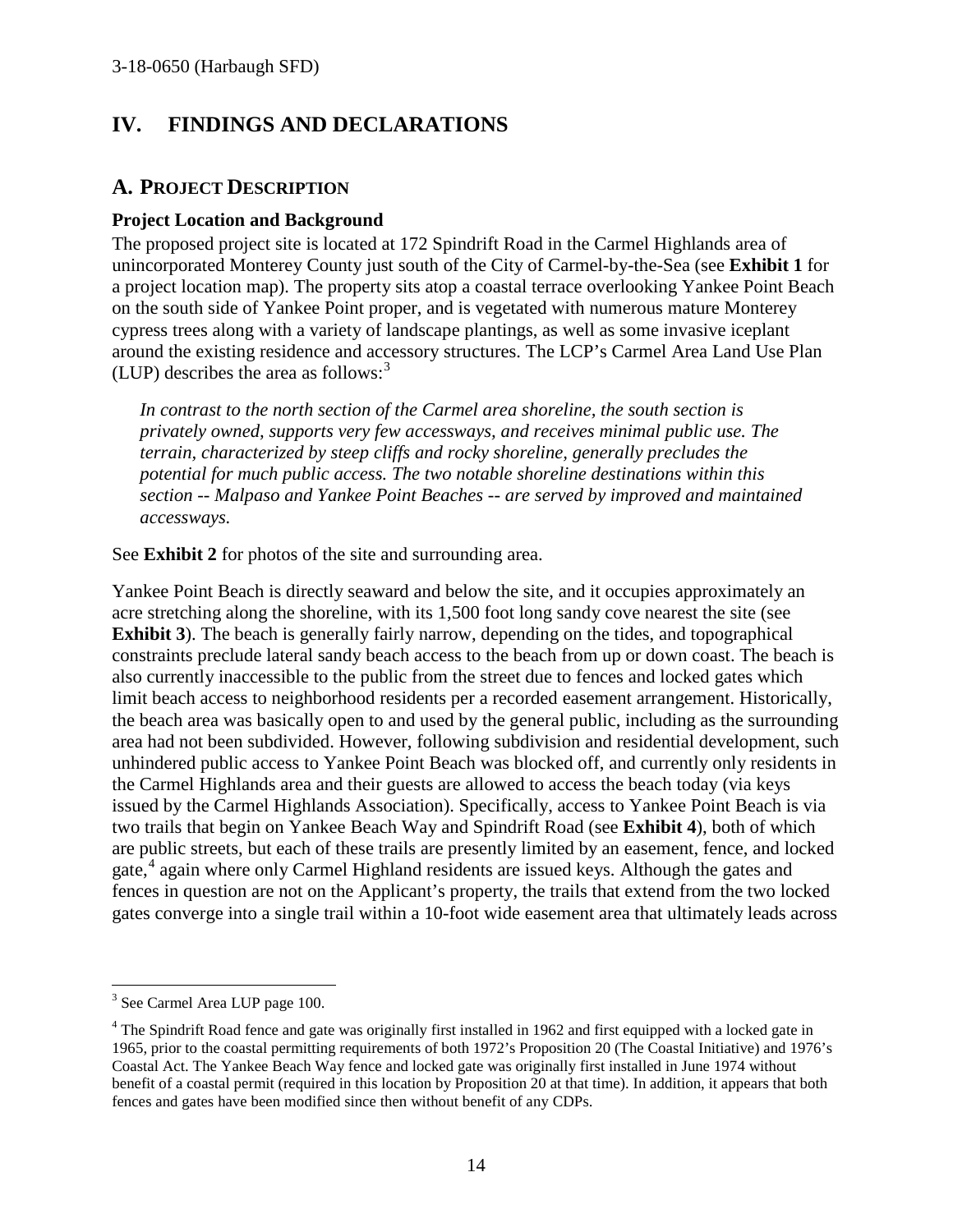the Applicant's property to a stairway down to Yankee Point Beach.<sup>[5](#page-14-0)</sup>

Because of the lack of public access from the public street to Yankee Point Beach at this location, and the lack of a proposed plan or policies/provisions to pursue such public access through the LCP when it was originally proposed by Monterey County in 1981, the Commission deferred certification of the LCP for the parcels on which the trails and the beach stairway are located (including the Applicant's property). As a result, these parcels are currently an area of deferred LCP certification that is not subject to the County's LCP, and rather is subject to the Commission's direct CDP authority. Because this project is proposed on one of the parcels in the area of deferred certification, the CDP application here is being processed by the Commission, and the standard of review is the Coastal Act.

#### **Project Description**

The proposed project includes partial demolition and redevelopment of the existing three-story, 2,334-square-foot main residence and the detached 524-square-foot guest house into a single two-story 4,938-square-foot single-family dwelling (SFD) on an approximately 1½-acre parcel. The project also includes renovation and conversion of an existing single-story, 782-square-foot two-car detached carport/workshop into a 663-square-foot gym/workout room with an attached 501-square-foot garage; construction of two inland retaining walls, one adjacent to the proposed to be redeveloped SFD (5 feet high by 60 feet long) and one adjacent to the proposed to be redeveloped gym/garage (5 feet high by 85 feet long); replacement of an existing septic system; approximately 500 cubic yards of grading; driveway repaving; landscaping with native plants; removal of an existing blufftop retaining wall seaward of the existing deck; improved drainage, including measures designed to collect, filter, treat, and infiltrate all runoff and drainage on site (with none allowed seaward of the blufftop edge); and a new fire pit. See **Exhibit 5** for the project plans and visual simulations.

# **B. STANDARD OF REVIEW**

Although Monterey County has a certified LCP, as described above the proposed project is located in an area of deferred LCP certification and thus the standard of review is the Coastal Act with the certified LCP providing non-binding guidance.

## **C. COASTAL HAZARDS**

#### **Applicable Provisions**

The project site is located on the blufftop, in an area subject to coastal hazards, including from storm, waves, and coastal flooding, as well as episodic and longer-term coastal erosion. Coastal Act Section 30253 addresses the need to ensure long-term structural integrity, minimize future risk, and to avoid landform altering protective measures in the future. Specifically, Section 30253 provides, in relevant part:

<span id="page-14-0"></span> $\overline{a}$ <sup>5</sup> Note that the first part of the trails nearest the street-fronting gates are *not* located on the Applicant's property, but after the two trails converge, the last 100 feet or so of the then single trail leading to the beach *is* on the Applicant's property (see **Exhibit 5**).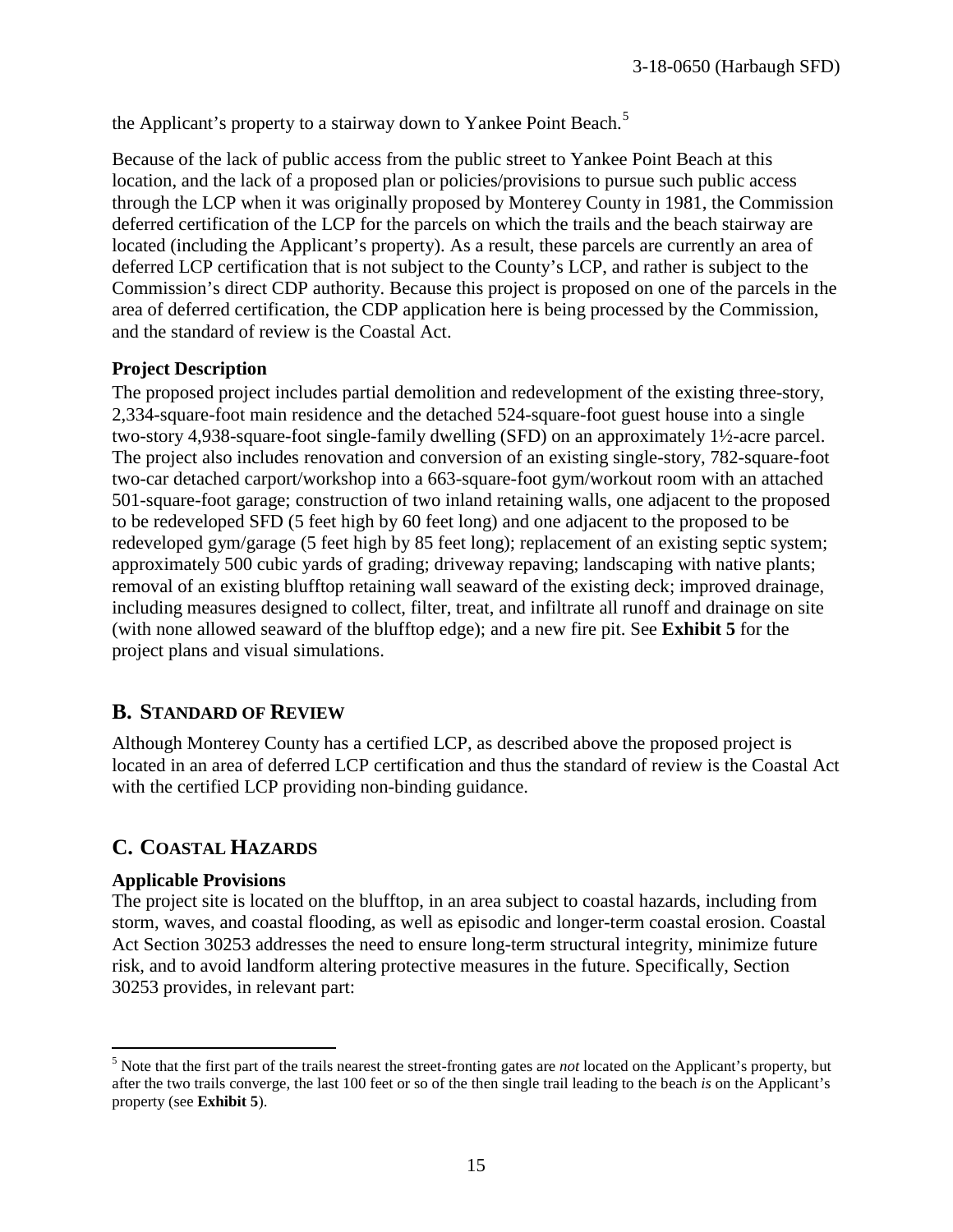*Section 30253. New development shall do all of the following:* 

- *(1) Minimize risks to life and property in areas of high geologic, flood, and fire hazard.*
- *(2) Assure stability and structural integrity, and neither create nor contribute significantly to erosion, geologic instability, or destruction of the site or surrounding area or in any way require the construction of protective devices that would substantially alter natural landforms along bluffs and cliffs.*

Although not the standard of review, the LCP implements Section 30253 through the Carmel Area LUP as well as its implementing measures and countywide implementing measures, including:

### *2.7.2 Key Policy*

*Land uses and development in areas of high geologic, flood, and fire hazard shall be carefully regulated through the best available planning practices in order to minimize risks to life and property and damage to the natural environment.* 

### *2.7.3 General Policies*

*1. All development shall be - sited and designed to minimize risk from geologic, flood, or fire hazards. Areas of a parcel which are subject to high hazard(s) shall generally be considered unsuitable for development. For any development proposed in high hazard areas, an environmental or geotechnical report shall be required prior to County review of the project. These reports must include a demonstration that all the criteria in the applicable following policies are complied with and recommendations for mitigation measures (if mitigation is possible) consistent with the following policies. All recommended mitigation measures contained in the reports are to be County requirements (i.e., conditions of Coastal permits).* 

### *2.7.4 Specific Policies*

 *\*\*\** 

*6. Where geotechnical evaluation determines that the hazard is unlikely to lead to property damage or injury, construction is permissible if certified by a registered geologist/soils engineer that the proposed development will not result in an unacceptable risk of injury or structural damage and the County building official and Environmental Review Section concurs. Such certification will be recorded with a copy of the deed at the County Recorder's Office.*

*\*\*\** 

*10. Revetments, groins, seawalls, or retaining walls, and other such construction that alters natural shoreline processes shall be permitted only where required for the protection of existing development. These structures shall not impede lateral beach access and shall respect, to the greatest degree possible, natural landform and visual appearance. Such facilities shall be designed to eliminate or mitigate adverse impacts on*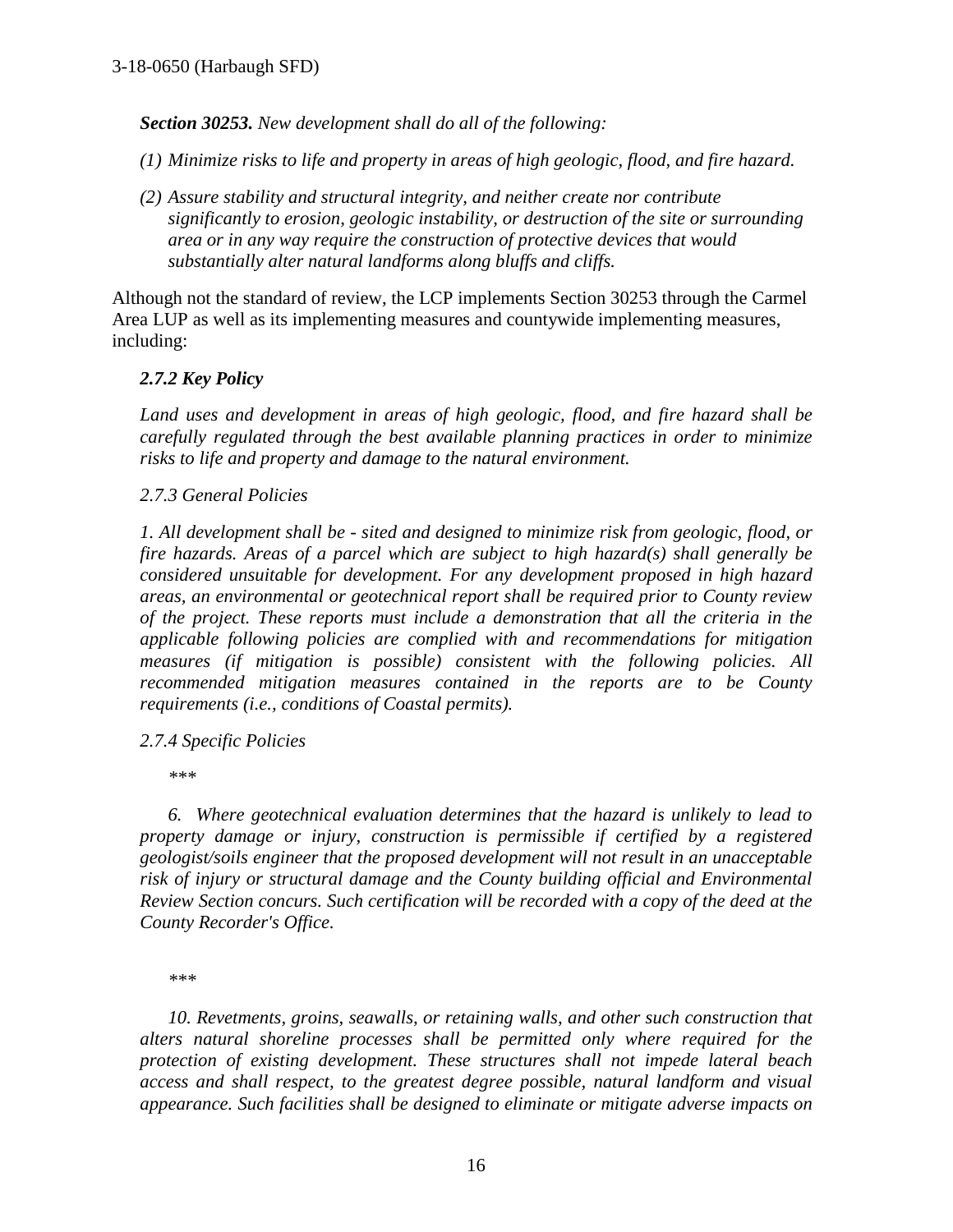*local shoreline supply (e.g. incorporate sand by-pass; import replacement sand) and shall be subject to certification of a coastal engineer or engineering geologist with expertise in coastal processes.*

Thus, although not binding and rather for guidance only in this case, the LCP requires that new development assure stability and structural integrity much like the Coastal Act, and, unusually for LCPs, does *not* include a minimum numerical setback distance from the coastal bluff, rather a finding that *"the proposed development will not result in an unacceptable risk of injury or structural damage."* 

As to the standard of review, Coastal Act Section 30253 requires new development to minimize risks to life and property in areas of high geologic and flood hazard. The clearest approach for minimizing coastal hazards is to avoid siting new development within areas vulnerable to such hazards (including flooding, inundation, and erosion). Section 30253 also requires that new development minimize coastal hazard risks without the use of bluff retaining or shoreline protection devices that would substantially alter natural landforms.<sup>[6](#page-16-0)</sup> Thus, Section 30253 requires that new development include provisions to ensure that coastal hazard risks are minimized for the life of the development without requiring landform-altering shoreline protection along bluffs and cliffs. The Commission has applied Section 30253 by implementing hazard risk minimization measures for new development, including redevelopment, through a variety of means, but has focused on siting such development out of harm's way as much as possible (through appropriate blufftop setbacks, for example), and by requiring that such development be modified, relocated, and/or removed when/if the development becomes threatened by coastal hazards, including sea level rise, as opposed to allowing a reliance of shoreline armoring.

Thus, under Section 30253, new development must be sited, designed, built, and in the future modified as necessary to allow natural shoreline processes to occur without creating a need for a shoreline protective device, and coastal development permittees for new shorefront development must make a commitment to the public (through the approved action of the Commission or local government counterparts for jurisdictions with certified LCPs) that, as a condition of building their project, the public will not suffer the impacts which would occur by permitting said development to be protected by such shoreline protective devices (e.g., losing public beach access, offshore recreational access, sand supply, visual resources, natural landforms, etc.), and that the public will not be held responsible for any future stability problems.

#### **Redevelopment**

The threshold question that often arises in the context of the provisions cited above when an existing residence and related residential development is modified, such as is proposed here, is whether the proposed project constitutes "redevelopment" such that the entire redeveloped structures must meet all of the above provisions explicitly, versus more ordinary repair and maintenance to an existing structure, but the repaired/maintained portion of the (existing) structure may not necessarily be required to be modified (e.g., to meet setback requirements where it currently doesn't), depending on the nature of the project. The Commission relies on the

<span id="page-16-0"></span> $\overline{a}$ <sup>6</sup> The proposed project includes two new retaining walls, one adjacent to the proposed redeveloped SFD and one adjacent to the proposed redeveloped gym/garage. However, both of the retaining walls would be located on the inland side of the proposed structures and will not function as shoreline protective devices.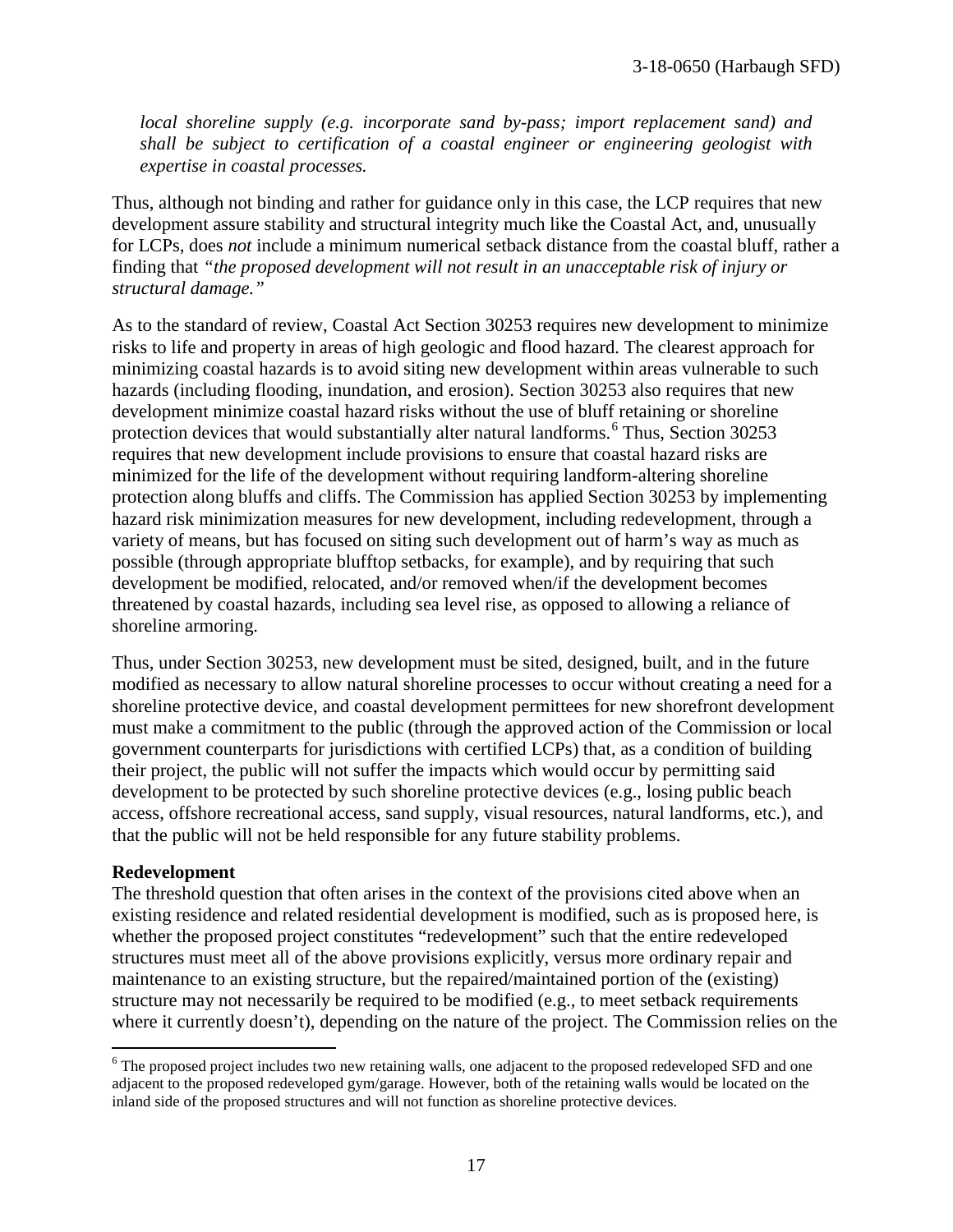#### 3-18-0650 (Harbaugh SFD)

applicable provisions of the Coastal Act and its implementing regulations in informing its determinations as to what qualifies as "redeveloped."[7](#page-17-0) 14 CCR Section 13252(b) specifically states that replacement of 50% or more of a structure, including a single-family residence, is not repair and maintenance under Coastal Act Section 30610(d) but instead constitutes a replacement (redeveloped) structure. In applying 14 CCR Section 13252(b), the Commission has in the past found a structure to be redeveloped if at least one of the following circumstances applies: 1) 50% or more of the major structural components are altered;<sup>[8](#page-17-1)</sup> 2) there is a 50% increase in gross floor area; 3) alteration of less than 50% of a major structural component results in cumulative alterations exceeding 50% or more of that major structural component (taking into account previous work undertaken in the time since coastal permits were required); 4) a less than a 50% increase in floor area where the alteration would result in a cumulative addition of 50% or more of the floor area, taking into account previous additions to the structure in the time since coastal permits were required. In certain cases, the Commission has also relied upon the FEMA 50% threshold, where a structure would be considered redeveloped where the alterations to it exceed 50% of the value of the structure.

In this case, the proposed changes to the SFD include partial demolition and redevelopment of the existing three-story, 2,334-square-foot residence and the detached 524-square-foot guest house into a single two-story 4,938-square-foot SFD. Specifically, this will include an addition of 2,604 square feet (a nearly 112% increase in floor area of the existing SFD), and more than 50% of the roofing and foundation elements will be modified, meaning that the house will be considered a redeveloped structure, as described above. In addition, the project also includes partial demolition and redevelopment of an existing single-story, 782-square-foot two-car detached carport/workshop into a 663-square-foot gym/workout room with an attached 501 square-foot garage (a nearly 149% increase in floor area of the existing carport/workshop). Thus, both the proposed SFD and garage both constitute "redevelopment" as described above, and Section 30253 requires these redeveloped structures to meet all of its requirements, including that the redeveloped structures would need to be sited and designed to assure stability and structural integrity, and to not rely on shoreline armoring, which alters landforms along bluffs and cliffs, by operation of Coastal Act Section 30253.

#### **Consistency Analysis**

The Applicant's geologist and geotechnical engineers have studied the project location and found the site to be suitable for new development based on the existing geological conditions (Harwood, 2014; Earth Systems Pacific 2015 – see **Appendix A**).<sup>[9](#page-17-2)</sup> Specifically, the Applicant's 2014 geological evaluation found no evidence of measurable bluff retreat at the site over the period of 1956 through 2014. This Applicant evaluation determined that the bluff at the site consists of highly resistant granitic bedrock, and that surf action at the bluff's base is somewhat

<span id="page-17-0"></span> $\overline{a}$ <sup>7</sup> Specifically, Coastal Act Section 30610(d), and Title 14 of California Code of Regulations (CCR) Section 13252(b).

<span id="page-17-1"></span><sup>&</sup>lt;sup>8</sup> Major structural components include exterior walls, floor, roof structure, or foundation, where, in past cases at least, alterations are not additive between individual structural components.

<span id="page-17-2"></span><sup>&</sup>lt;sup>9</sup> The LCP does not include an numeric minimum setback distance for blufftop development, but instead requires the preparation of a geologic report for any proposed development located within 50 feet of a bluff edge (see Carmel Area LUP Policy 3.7.3.A.9 and Coastal Implementation Plan (CIP) Section 20.145.080.A.1.b.2), where these reports are to be used by the decision-making body to establish appropriate setbacks.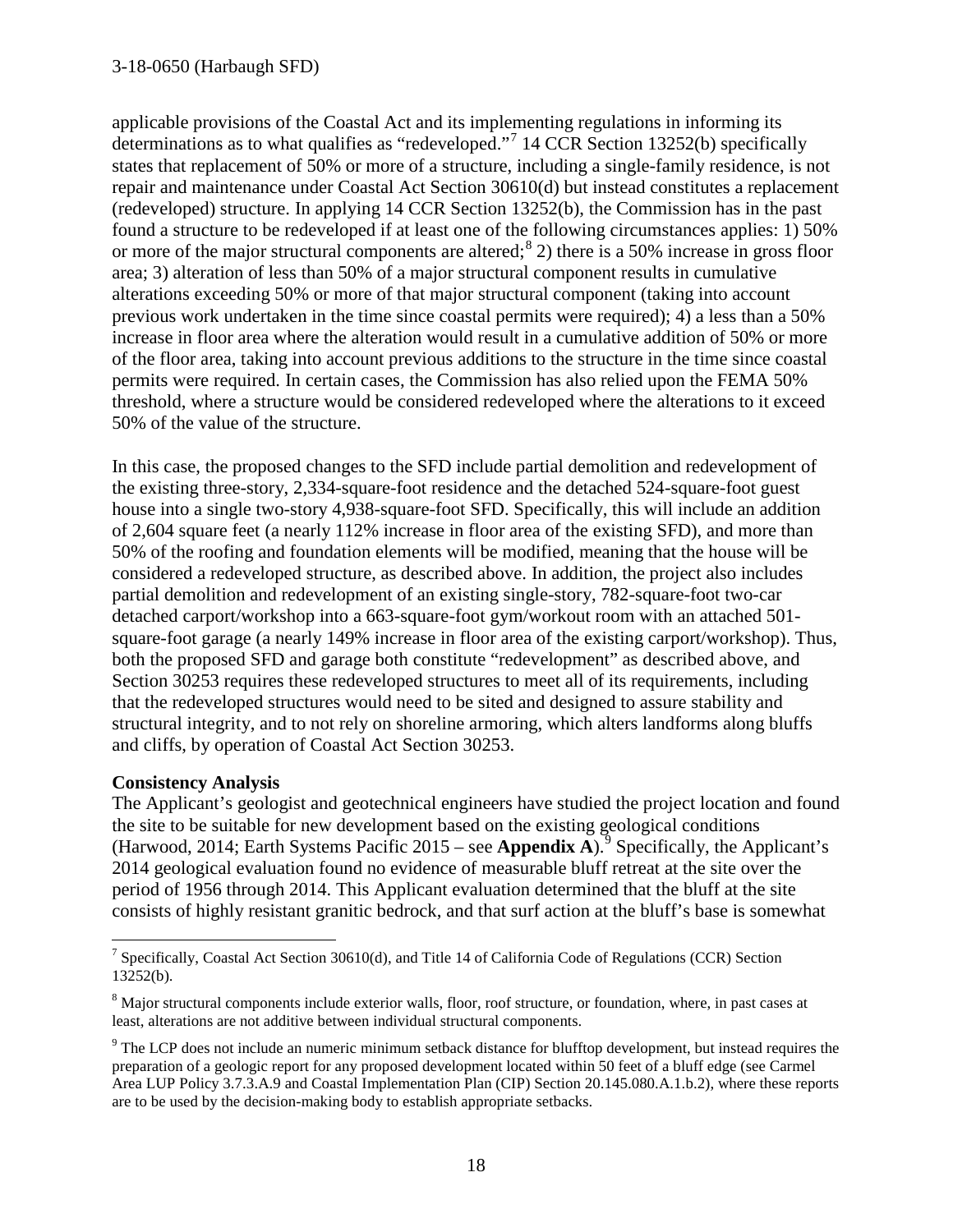subdued as it occurs generally within a southwest facing cove that shields it from the prevailing onshore wave action. Ultimately, the geologic evaluation concluded that "as a result of our site geologic evaluation, we established a coastal bluff setback that is equal to 10 feet from the current bluff crest." The Commission's Senior Coastal Engineer, Dr. Lesley Ewing, and its Geologist, Dr. Joseph Street, evaluated the relevant project materials and are in general agreement with the conclusion that the site is generally stable and at low risk from erosion. At the same time, the absence of measureable erosion over the past 60 plus years is not a guarantee that such a condition will persist into the future. On the contrary, including with rising sea levels, it is likely that the site will experience increased erosion in the future. In addition, while the site appears to exhibit fairly gross stability within the granitic bedrock, it is also likely that some surficial losses of the weaker soils and decomposed granite comprising the upper bluff will also occur moving forward. Dr. Ewing and Dr. Street concluded that the proposed 10-foot setback would provide protection from foreseeable, minor erosion of the upper bluff at the site, and that there is little technical basis for requiring a larger setback at this time. In short, the project as proposed to be sited can be found consistent with the portion of Section 30253 requiring that coastal hazard risks be minimized.[10](#page-18-0)

However, as described above, the site is not without coastal hazards risk. The proposed project is located in an area that is subject to coastal hazards due to the inherent nature of its blufftop and shoreline location. Moreover, the proposed 10-foot bluff setback line is within a few feet of the proposed redeveloped SFD in some locations (see **Exhibit 5**), which raises issues with respect to whether the location of the redeveloped SFD meets the intent of the Section 30253 requirement that new development be sited and designed to assure stability and structural integrity without the use of shoreline altering development to make it so over its lifetime.<sup>[11](#page-18-1)</sup> In other words, given how close the proposed bluff setback line is to the proposed redeveloped SFD, a larger setback could arguably be appropriate. Taking into account that the proposed project is located in an area that is subject to coastal hazards due to the inherent nature of its blufftop and shoreline location notwithstanding the Applicant's identified 10-foot coastal bluff setback, in order to ensure that the redeveloped residence fully complies with Coastal Act Section 30253, the approval is conditioned to require the Applicant to assume all of the risk for developing in an area of coastal hazards, to prohibit future shoreline armoring, to require the Applicant to monitor bluff retreat and to remove development that becomes threatened by such hazards, based on actual circumstances and triggers over time (see **Special Conditions 3 and 4**). In this way, the project meets the requirements of Section 30253, and will not be allowed shoreline armoring in the future. See further discussion of each of these issues and associated conditions below.

 $\overline{\phantom{a}}$ 

<span id="page-18-0"></span><sup>&</sup>lt;sup>10</sup> The project plans also include retention of decking within the 10-foot setback area, essentially to the blufftop edge in places. Because it is part of the redeveloped structure, this decking also needs to meet all Section 30253 requirements, including in terms of setback. In this case, there is little to be gained in removing all decking to the 10-foot setback, including as it is easily removed in the future if need arises, and the conditions are structured to require its removal should it cantilever over the blufftop edge. While in other cases decking to the blufftop edge is not supportable (e.g., when it results in other coastal resource issues, such as marring public views), the decking does not raise significant concerns of this type at this time, and the removal requirements associated with it are sufficient for Section 30253 purposes as well as to protect coastal resources.

<span id="page-18-1"></span><sup>&</sup>lt;sup>11</sup> The proposed redeveloped gym/garage, however, will be located in a more inland location on the  $1\frac{1}{2}$ -acre parcel, approximately 150 feet from the blufftop edge, and thus is not expected to be subject to the same coastal hazard issues in the short term.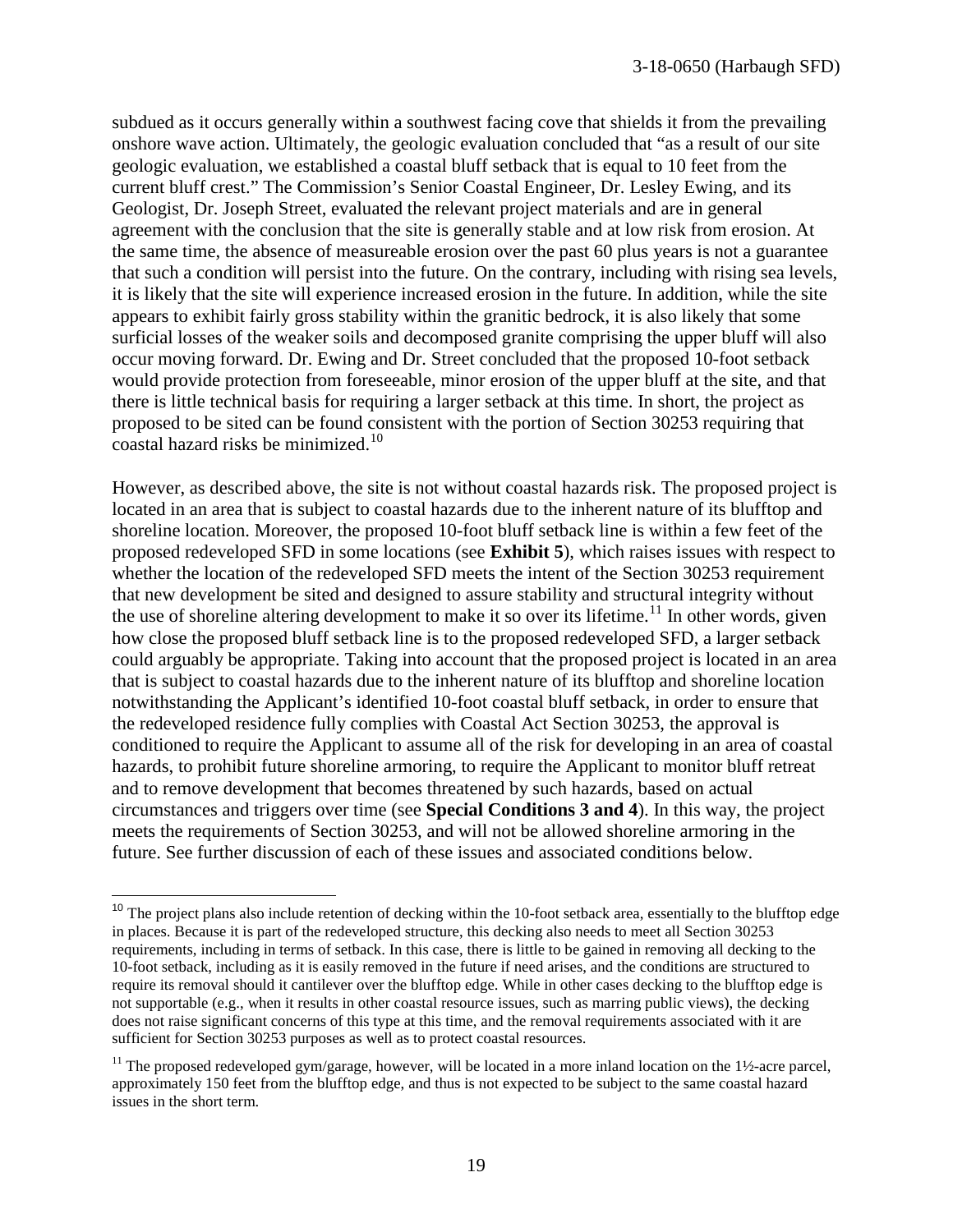$\overline{\phantom{a}}$ 

In addition, and more broadly in terms of hazards risk at the site, and in terms of recognizing and assuming the hazard risks for shoreline development, the Commission's experience in evaluating proposed developments in areas subject to coastal hazards has been that development has continued to occur despite periodic episodes of heavy storm damage and other such occurrences. Development in such dynamic environments is susceptible to damage due to such long-term and episodic processes. Past occurrences statewide have resulted in public costs (through lowinterest loans, grants, subsidies, direct assistance, etc.) in the tens and hundreds of millions of dollars. As a means of allowing continued development in areas subject to these hazards while avoiding placing the economic burden for damages onto the people of the State of California, applicants are regularly required to acknowledge site hazards and agree to waive any claims of liability on the part of the Commission for allowing the development to proceed. Accordingly, this approval is conditioned for the Applicant to assume all risks for developing at this location (see **Special Conditions 3 and 4**).

With respect to the requirements of Section 30253(b) prohibiting new development from relying upon shoreline protective devices, both now and in the future,  $12^{\circ}$  although development of the proposed redeveloped SFD, garage, and related development is considered safe in the opinion of the Applicant's geologist and geotechnical engineer, the project is not sited in such a manner that the Commission can find with confidence that it would definitively never need shoreline armoring to protect it in place at some point in the future, especially considering the uncertainties associated with erosion and sea level rise. The Commission must still find, however, that the project is consistent with two requirements: it must not rely upon shoreline armoring which would alter natural landforms along bluffs and cliffs in its approved design and configuration, and it must include appropriate restrictions that prohibit such armoring in the future, taking into consideration the significant adverse impacts to coastal resources caused by such shoreline protection (including adverse effects on sand supply, public access, coastal views, natural landforms, and overall shoreline beach dynamics on and off site, which ultimately result in the loss of beach)<sup>[13](#page-19-1)</sup> and the uncertainty of geologic site stability in light of coastal erosion and sea

<span id="page-19-0"></span> $12$  The Carmel Area LCP requires all development to be sited to minimize risks from geologic, flood, and fire hazards and requires areas of a parcel that are subject to high hazards to generally be considered unsuitable for development (see LUP Policy 2.7.3.1 and CIP Section 20.146.080.D.1.a.). As identified above, the LCP does not identify a specific numerical setback distance, nor does it identify a specific length of time considered the "economic life" of a development. In the Commission's 2015 Sea Level Rise Guidance, the Commission found 75- 100 years to be an appropriate time frame for which to analyze appropriate siting, design, and other related coastal hazard concerns for a single-family residence. In past permit actions, when implementing Coastal Act Section 30253, the Commission has similarly used this 75 to 100 year range as an appropriate estimate for the applicable analysis associated with the potential time that a residence might be expected to be present (see, for example, CDP 1-10-010 (Maier)). The Commission certified the Solana Beach LUP with an assumption that the appropriate coastal hazard analytic timeframe for residences was 75 years, and certified the City of Malibu LCP with a 100-year analytic timeframe. Thus, although the LCP does not define the term, is the Commission determines in this case that it is appropriate to analyze the proposed development for applicable policy consistency based on 75-100 years.

<span id="page-19-1"></span><sup>&</sup>lt;sup>13</sup> See, for example, Griggs, Gary, *The Impacts of Coastal Armoring*, Shore & Beach Vol. 73, No. 1, Winter 2005, pp. 13-22. See also Herzog, Megan & Hecht, Sean, *Combating Sea-level Rise in Southern California: How Local Governments Can Seize Adaptation Opportunities While Minimizing Legal Risk*, 19 Hastings West Northwest J. Environmental Law & Policy 463 (2013): "Although hard armoring can be effective at preventing flooding from damaging critical infrastructure and densely developed areas, hard structures have high economic, environmental, and social costs. By preventing the natural landward migration of beaches and deflecting wave energy, hard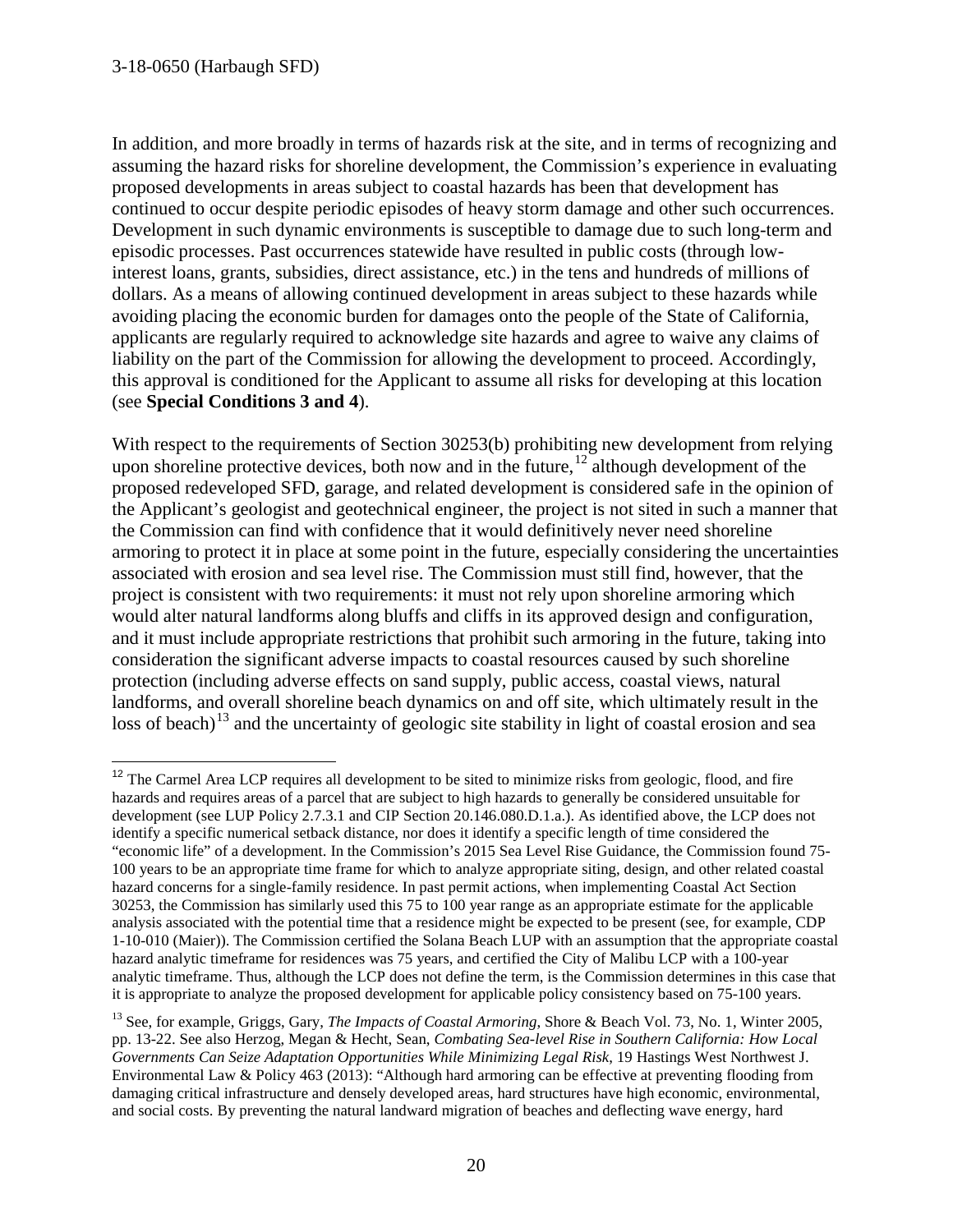level rise. With respect to whether the approved project includes appropriate restrictions against future armoring, the project must be conditioned to define specific trigger points for deeming the residential development to be threatened by coastal hazards to a degree that requires relocation/removal, and to identify allowable ordinary repair and maintenance actions short of more extraordinary actions, such as armoring, to address any potential damage from coastal hazards. Clear and unambiguous language defining these trigger points is particularly important for determining when a structure is at risk, particularly when it implicates the removal of portions or even all of the single-family residence and/or other related development on site.

In order to ensure that the proposed development does not result in shoreline armoring, **Special Condition 4(b)** prohibits shoreline protective structures, including but not limited to seawalls, revetments, retaining walls/structures, gabion baskets, tie backs, piers, groins, and caisson/grade beam systems, in the event the development at this site is threatened, and **Special Condition 4(c)** waives any potential rights that may exist to construct such shoreline protective devices for the approved development. **Special Condition 4(a)** articulates that the intent of the CDP is to ensure that the approved development does not use armoring as a mechanism to cope with any potential coastal hazards problems, and that, in lieu of armoring, the response to abate such hazards is through removal and restoration over time. **Special Condition 4(d)** ensures that the redeveloped residence and related site development will only be allowed to remain onsite if it is safe for occupancy and use without additional measures beyond ordinary repair and maintenance and without shoreline protection. This condition is meant to define when the redeveloped residence and related development (or portions of same) may be impermissibly situated within a hazardous location and/or subject to a hazardous situation otherwise necessitating shoreline armoring. When this situation arises, the project will then be inconsistent with the Coastal Act and the LCP by posing a risk to life and property in an area of high geologic and flood hazard because it is not allowed armoring, and thus special conditions are required that do not rely on armoring to abate these coastal hazards. Specifically, the condition requires the Applicant to submit a plan for removal and/or relocation of the potentially threatened development on the site if any of four triggers is met: (1) if a government agency has ordered that any portion of such development is not to be occupied or used due to one or more coastal hazards, and such government agency concerns cannot be abated by ordinary repair and/or maintenance; (2) if any portions of such development's major structural components, including exterior walls, floor and roof structures, and foundation, must be significantly altered (i.e., 50% or more) (including renovation and/or replacement) to abate coastal hazards; (3) if the bluff edge recedes to within five feet of any portion of such development (or if the deck cantilevers over the blufftop edge); or (4) if any

 $\overline{a}$ 

armoring contributes to beach and wetland erosion. Erosion negatively impacts both ecosystem functions and the public's ability to access the coast. Over time, the inundation and erosion related to sea-level rise could cause dune, beach, and wetland ecosystems backed by hard armoring to disappear. Hard armoring also interferes with the ability of coastal ecosystems to filter water, buffer coastal communities from storms, support fisheries, and provide other valuable ecosystem services that would be costly for coastal communities to replace. In addition to the environmental impacts, the visual impacts of a concrete coast are stark and may be offensive to local residents and beachgoers. As successive property owners armor the coast, hard armoring may lower property values in the larger community. Consequently, many governments are moving away from hard armoring as a primary sea-level rise adaptation strategy. Shoreline armoring is banned or severely restricted in Maine, Massachusetts, North Carolina, Oregon, Rhode Island, South Carolina, and Texas. Instead, innovative governments are increasingly turning to soft armoring to protect development."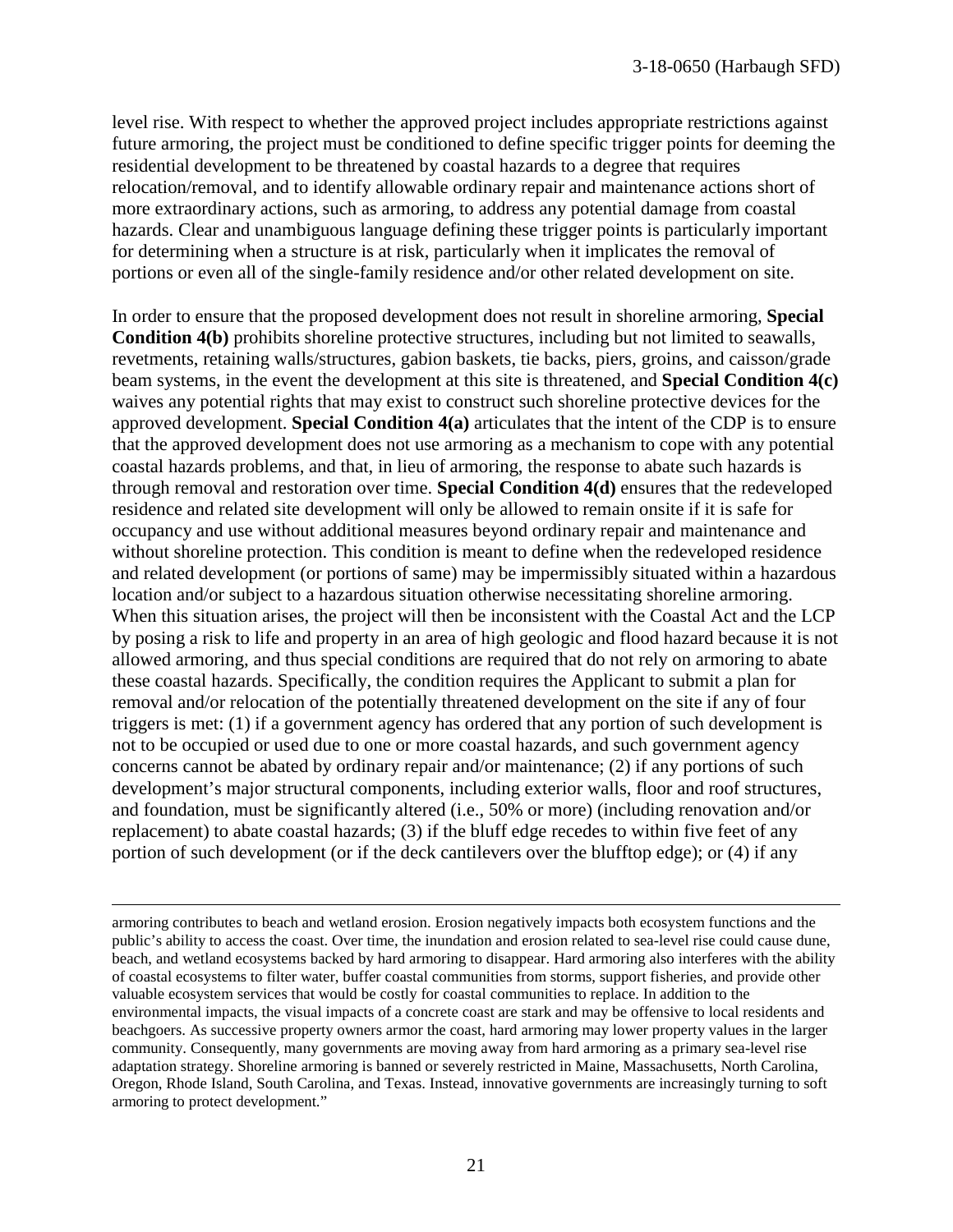portion of such development's subsurface foundation or other subsurface elements become exposed due to bluff erosion.

Furthermore, **Special Conditions 4(d)(1)** and **(2)** define when the approved project is subject to hazards at which the development would be deemed hazardous and therefore when it would require partial or complete relocation due to the fact that the special conditions prohibit shoreline protection to protect the approved development from coastal hazards. These conditions define the points at which this determination would be made by the extent of damage, and the resultant type of necessary repair work, caused by coastal hazards. These conditions specify that ordinary repair work,  $^{14}$  $^{14}$  $^{14}$  including waterproofing and alterations to non-structural components, does not constitute a coastal hazard response triggering certain relocation/removal. Thus, if high seas and waves from a large storm caused some minor damage to the structure, but that damage was relatively minimal and could be addressed by simple repair work, as specified in **Special Condition 4**, then such a situation does not rise to the threshold for deeming the development hazardous and unsafe for continued use without requiring work beyond ordinary repair and maintenance or shoreline armoring (which is prohibited by **Special Condition 4**). However, when the hazard causes enough damage that significant alteration (including replacement of more than 50% of the development's major structural components) is necessary, for example, then the development is subject to hazards at a level unsafe for continued human use and occupancy that cannot be remediated by work other than that beyond ordinary repair and maintenance or shoreline protection.

Essentially, the amount/level of repair work defines the point at which the development is deemed at risk under this CDP. When hazards are infrequent and/or weak enough to where ordinary repair and maintenance work is sufficient, such work is allowed without triggering the required coastal hazard response of removal and/or relocation. Conversely, if such hazards are strong and/or frequent enough that major repair work to fix damaged structural elements is necessary, the trigger point for determining that the development is located in an impermissible hazardous site and/or subject to an impermissible hazardous situation has been reached, and therefore removal/relocation of the affected portion of the development must take place (since site development may not subsequently be protected under these circumstances by shoreline armoring, per the special conditions). **Special Condition 4(d)(3)** specifies another trigger point for preparation of a Removal and Restoration Plan (RRP) – that is, in the event that the edge of the blufftop recedes to within five feet of the redeveloped residence. In that case, the RRP must address the threat and identify measures that could stabilize the development without shoreline armoring, including potential removal of the entire structure. And it further requires deck removal of any component of the deck that might cantilever over the blufftop edge. Finally, **Special Condition 4(d)(4)** specifies the final trigger point for preparation of an RRP, being exposure of any of the foundation and/or subsurface elements of site development.

The terms and conditions of this approval are meant to be perpetual. **Special Condition 8** 

<span id="page-21-0"></span> $\overline{a}$ <sup>14</sup> With respect to what defines and differentiates ordinary repair and/or maintenance versus major structural alteration, **Special Condition 4** is modelled after language approved in relatively recent Commission-approved LCP updates (e.g., Solana Beach) and CDP actions (e.g., A-3-STC-16-0016, Honjo), which provide examples for how these calculations can be made consistent with the Coastal Act. This language differentiates between these two types of work, including by specifying the types of building components that would be considered structural.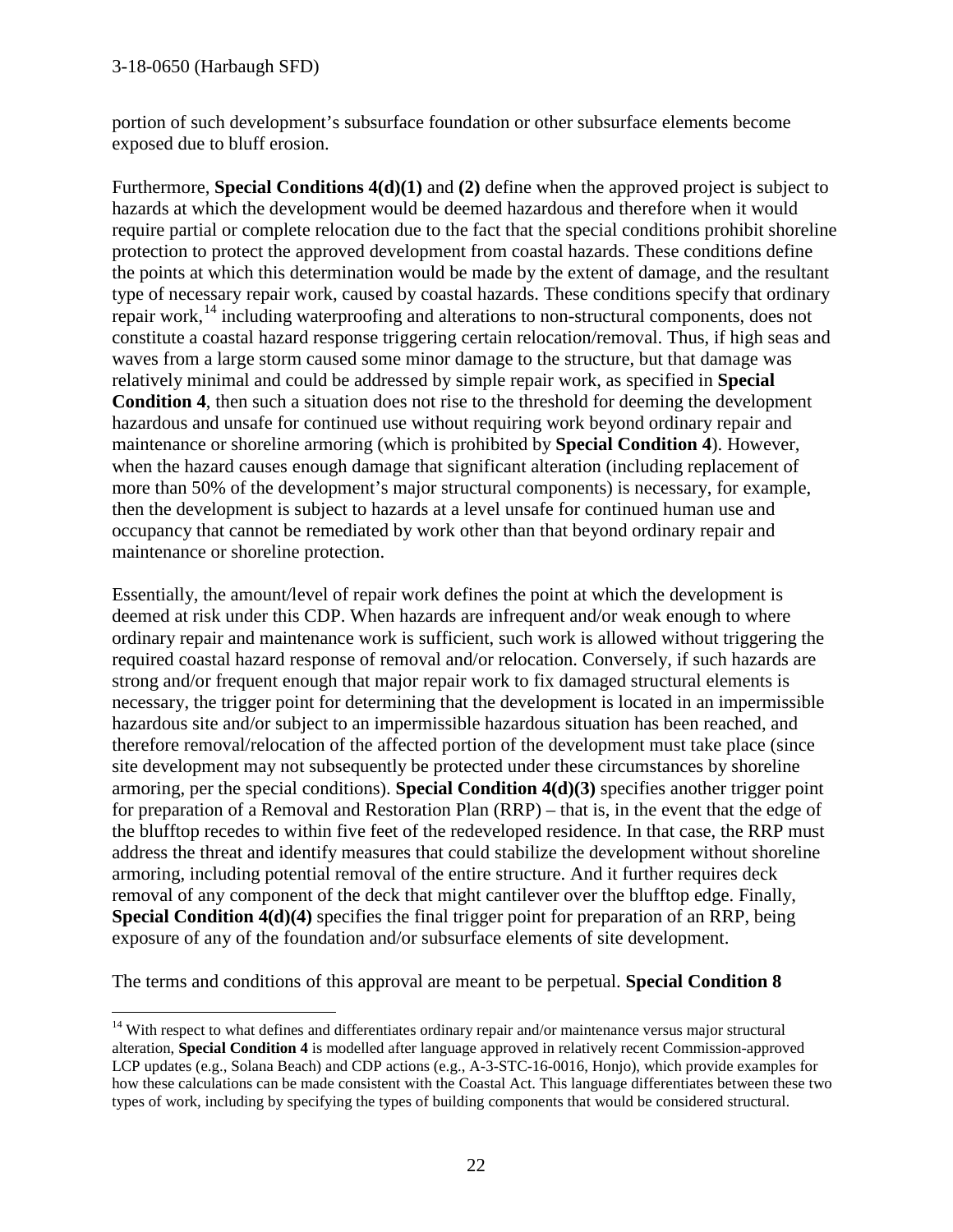therefore requires the Permittee to notify any prospective purchasers of the property about these permit requirements, thus ensuring that future owners are made aware of these conditions. This approval is also conditioned for a deed restriction to be recorded against the property involved in the application (see **Special Condition 9**). This deed restriction will record the terms and conditions of this permit as covenants, conditions and restrictions on the use and enjoyment of the property.

With these conditions, the redeveloped residence, garage and related development has been sited to assure safety and stability without the use of shoreline armoring now or in future, and will instead abate potential future hazards through removal/relocation and site restoration when defined trigger points are reached. Therefore, with respect to shoreline erosion and related coastal hazards, the proposed project, as conditioned, can be found consistent with the Coastal Act.

# **D. BIOLOGICAL RESOURCES**

Coastal Act Section 30250 provides for general protection of coastal resources, stating as follows:

*Section 30250. (a) New residential, commercial, or industrial development, except as otherwise provided in this division, shall be located within, contiguous with, or in close proximity to, existing developed areas able to accommodate it or, where such areas are not able to accommodate it, in other areas with adequate public services and where it will not have significant adverse effects, either individually or cumulatively, on coastal resources…*

Although not the standard of review, the LCP implements the Coastal Act in this respect through the Carmel Area LUP as well as its implementing measures and countywide implementing measures, including:

### *2.4.2 Key Policy*

*The water quality of the Carmel area's coastal streams and of the Point Lobos and Carmel Bay Areas of Special Biological Significance shall be protected and maintained…* 

### *2.4.3 General Policies*

*1. The effects of all new development proposals or intensification of land use activities or water uses on the natural character and values of the Carmel coasts streams will be specifically considered in all land use decisions. Subjects to be addressed in such evaluations include protection of water quantity and quality, wildlife and fish habitat, and recreational and scenic values…*

*2. New development including access roads shall be sited, designed and constructed to minimize runoff, erosion, and resulting sedimentation. Land divisions shall be designed to minimize the need to clear erodable slopes during subsequent development. Runoff volumes and rates should be maintained at pre-development levels, unless provisions to*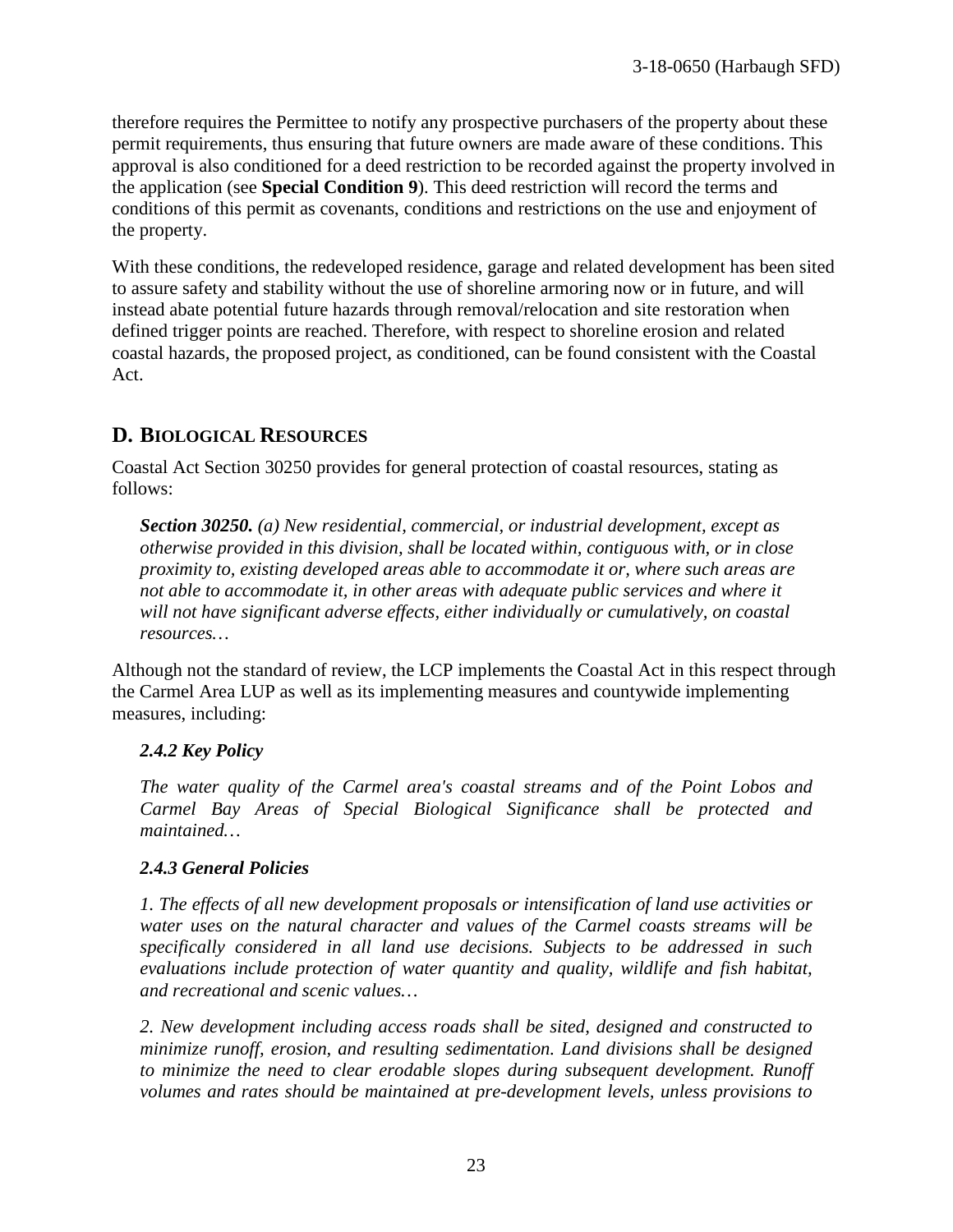#### 3-18-0650 (Harbaugh SFD)

#### *implement this result in greater environmental damage.*

The project site is located along the Carmel Highlands area just south and east of Yankee Point proper. The 1.47-acre parcel is located at approximately 30 feet of elevation, on a coastal terrace fronting a fairly steep and rocky cliff. The project site contains 34 Monterey cypress trees with an understory of mixed ornamental plants, some native plant species, and large areas of invasive iceplant. The Applicant prepared a Biological Assessment (Ballerini, 2015) and a Tree Resource Assessment (Ono, 2014) for the proposed project. These assessments included general biological field surveys and botanical surveys for sensitive plants, concluding that "[n]o occurrence of plants or wildlife protected under Federal or State listed Rare or Endangered Species were observed in the project parcel." Rather, the proposed redevelopment would take place in areas that are currently occupied by existing structures, landscape, and hardscape elements or in areas that are covered with iceplant. The site is not considered ESHA under the Coastal Act. As a result, it is subject to the more general resource protective standards of Section 30250, and not those of Section 30240.

The project plans include a landscaping plan that consists of appropriate native plant species (see **Exhibit 6**). No trees are proposed for removal. One 14-inch-diameter cypress branch would be pruned to allow for the proposed development. The Biological Assessment recommended following the protocols of the Tree Resource Assessment when pruning the Monterey cypress, removing iceplant, and restoring the site with appropriate native coastal bluff species. **Special Condition 5** requires implementation of the proposed native planting plan and removal of all exotic plant species that are not native to this part of California.

The Tree Resource Assessment (see **Exhibit 7**) found that no significant long-term impacts to the ecosystems on the site are anticipated due to the project. However, this Assessment included numerous recommendations to protect Monterey cypress trees on the site, including best management practices during construction, grading, and excavation activities, as well as recommendations for pruning of the trees to, among other things, maintain their health and structural integrity. **Special Condition 6** ensures that these recommendations (except for Best Management Practice B. on page 11 of the Assessment regarding nesting birds) will be implemented as part of the project. With respect to nesting birds, **Special Condition 6** requires a pre-construction survey performed by a qualified biologist if any construction activities will occur between February  $1<sup>st</sup>$  and August  $31<sup>st</sup>$ , and protection measures for any nesting birds during construction.

As conditioned, the project will adequately protect and also enhance the habitat values of the site and thus can be found consistent with the above referenced Coastal Act policy.

## **E. MARINE RESOURCES**

The Coastal Act protects the marine resources and habitat offshore of this site. Coastal Act Sections 30230 and 30231 provide:

*Section 30230. Marine resources shall be maintained, enhanced, and where feasible, restored. Special protection shall be given to areas and species of special biological or economic significance. Uses of the marine environment shall be carried out in a manner*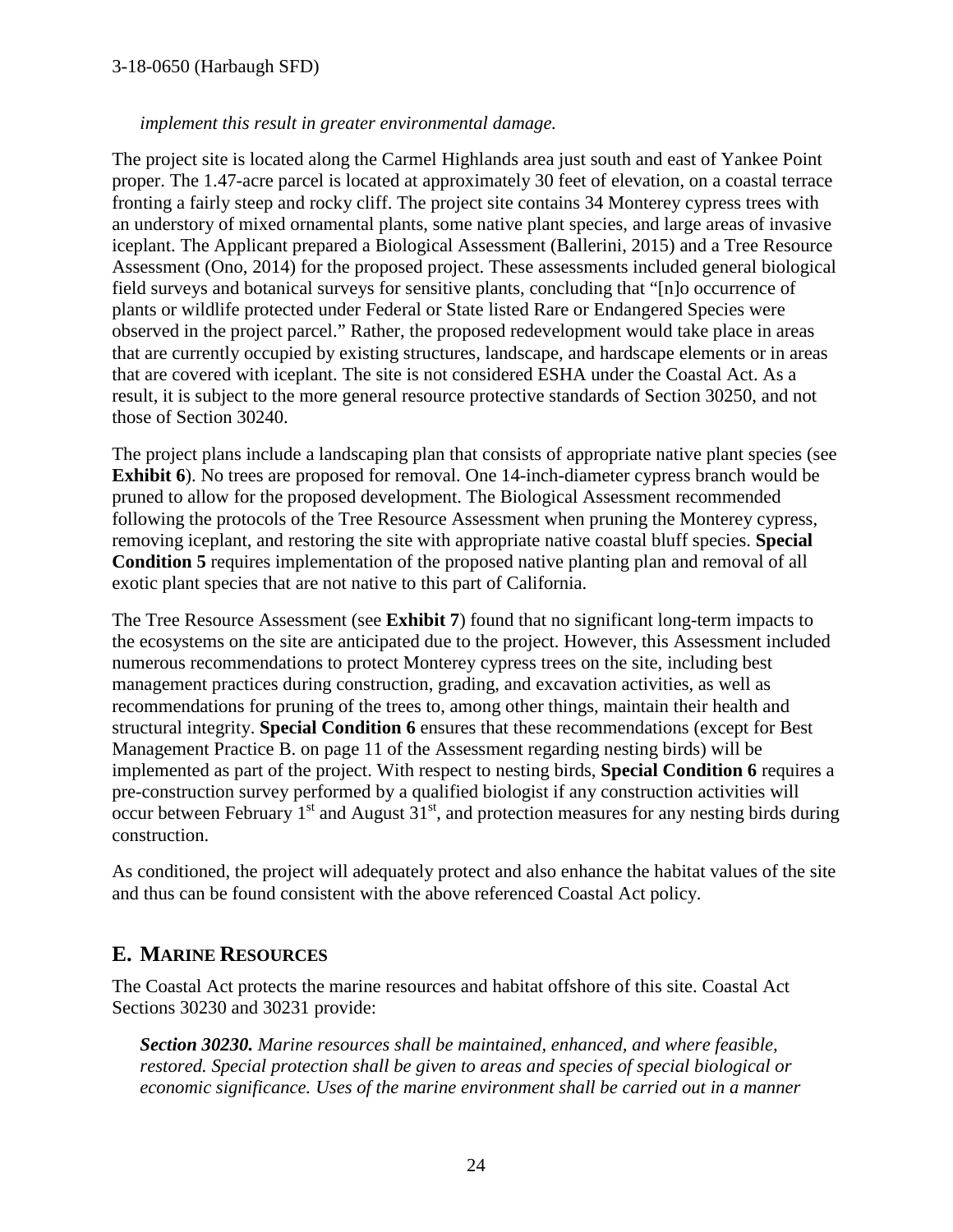*that will sustain the biological productivity of coastal waters and that will maintain healthy populations of all species of marine organisms adequate for long-term commercial, recreational, scientific, and educational purposes.* 

*Section 30231. The biological productivity and the quality of coastal waters, streams, wetlands, estuaries, and lakes appropriate to maintain optimum populations of marine organisms and for the protection of human health shall be maintained and, where feasible, restored through, among other means, minimizing adverse effects of waste water discharges and entrainment, controlling runoff, preventing depletion of ground water supplies and substantial interference with surface water flow, encouraging waste water reclamation, maintaining natural vegetation buffer areas that protect riparian habitats, and minimizing alteration of natural streams.* 

Although not the standard of review, the LCP implements the Coastal Act through the Carmel Area LUP as well as its implementing measures and countywide implementing measures, including:

#### *2.4.2 Key Policy*

*The water quality of the Carmel area's coastal streams and of the Point Lobos and Carmel Bay Areas of Special Biological Significance shall be protected and maintained…* 

#### *2.4.3 General Policies*

*1. The effects of all new development proposals or intensification of land use activities or water uses on the natural character and values of the Carmel coasts streams will be specifically considered in all land use decisions. Subjects to be addressed in such evaluations include protection of water quantity and quality, wildlife and fish habitat, and recreational and scenic values…*

*2. New development including access roads shall be sited, designed and constructed to minimize runoff, erosion, and resulting sedimentation. Land divisions shall be designed to minimize the need to clear erodable slopes during subsequent development. Runoff volumes and rates should be maintained at pre-development levels, unless provisions to implement this result in greater environmental damage.*

As discussed above, the project is located on an oceanfronting blufftop parcel that also overlooks the Monterey Bay National Marine Sanctuary, which is recognized for its unique and abundant marine life. The Sanctuary is home to some 26 Federal and State Endangered and Threatened species and a vast diversity of other marine organisms. As such, the Commission recognizes the marine resources offshore of the proposed project site as sensitive coastal resources that are of high state and federal importance. The proposed project has the potential to negatively impact marine resources, both during construction and after, due to runoff from inclement weather as well as from normal residential activities, such as landscape watering or driveway washing, that could direct typical residential pollutants into the ocean.

In terms of long-term drainage improvements, the project is designed to ensure that all runoff will be maintained onsite through the use of improved pervious surfaces, rain gutters, area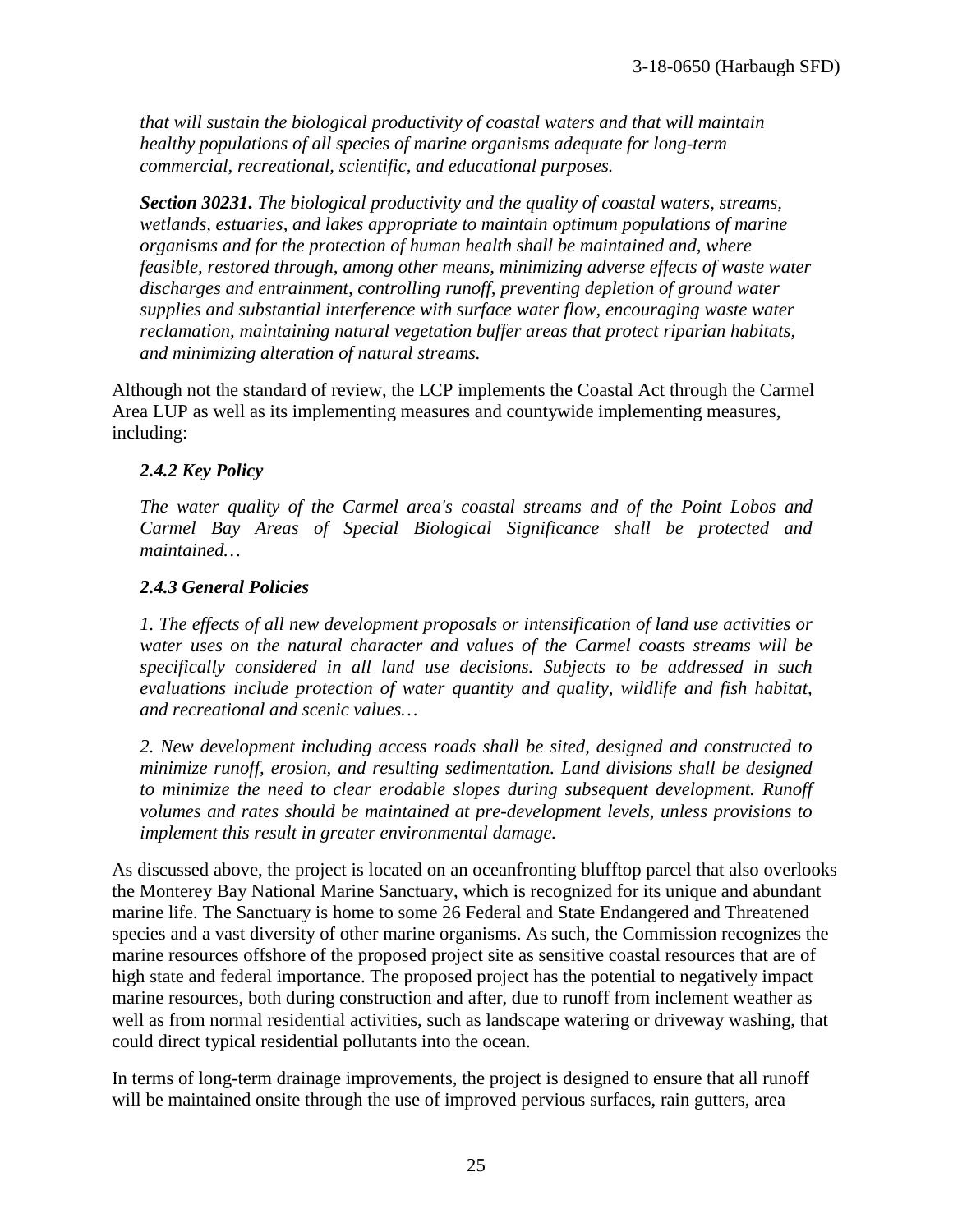drains, and improvements to existing perforated drain fields located inland of the SFD in the approximate center of the 1.47-acre site. Drainage would not be directed seaward at any time.

Construction of the project may also negatively impact water quality due to the potential for foreign materials to enter marine waters during construction. To address these concerns, **Special Condition 2** requires that these impacts be contained through construction parameters that limit construction and staging activities to areas that will minimize impacts to coastal resources, require good construction housekeeping practices, and require erosion and sediment controls and other best management practices. As conditioned, the project is consistent with the above referenced policies regarding protection of marine resources and offshore habitat.

# **F. CULTURAL RESOURCES**

Section 30244 of the Coastal Act states:

*Section 30244. Where development would adversely impact archaeological or paleontological resources as identified by the State Historic Preservation Officer, reasonable mitigation measures shall be required.* 

Although not the standard of review, the LCP implements the Coastal Act through the Carmel Area LUP as well as its implementing measures and countywide implementing measures, including:

### *2.8.2 Key Policy*

*Carmel is [sic] archaeological resources, including those areas considered to be archaeologically sensitive but not yet surveyed and mapped, shall be maintained and protected for their scientific and cultural heritage values. New land uses, both public and private, should be considered compatible with this objective only where they incorporate all site planning and design features necessary to minimize or avoid impacts to archaeological resources.* 

### *2.8.3 General Policies*

*1. Monterey County shall encourage the timely identification and evaluation of archaeological, historical and paleontological resources in order that these resources be given consideration during the conceptual design phase of land-use planning or project development.*

*2. Whenever development is to occur in the coastal zone, the Archaeological Site Survey Office or other appropriate authority shall be contacted to determine whether the property has received an archaeological survey. If not and the parcel are [sic] in an area of high archaeological sensitivity, such a survey shall be conducted to determine if an archaeological site exists. The Archaeological Survey should describe the sensitivity of the site and recommend appropriate levels of development and mitigation consistent with the site's need for protection.*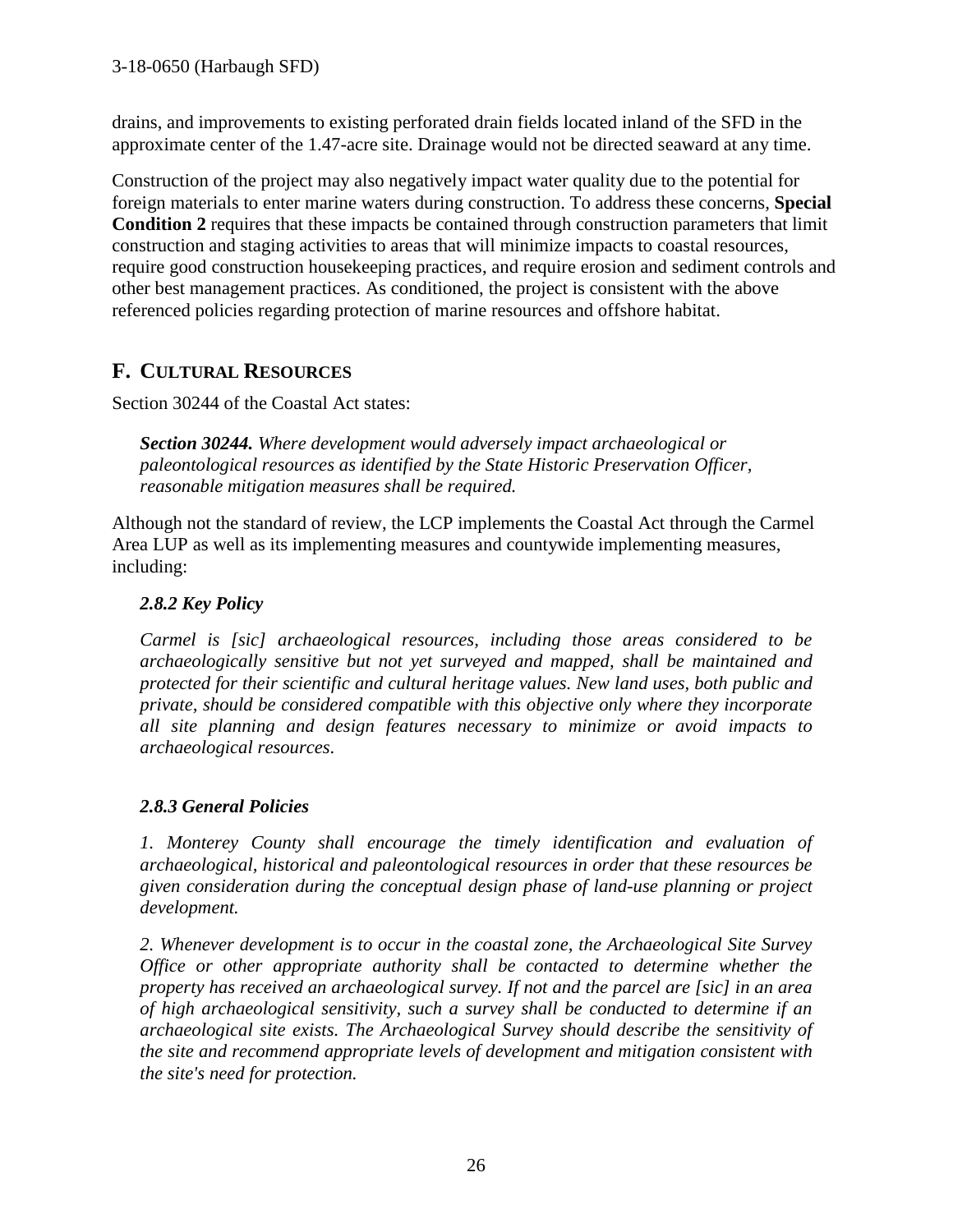The Coastal Act requires development to implement reasonable mitigation measures to protect identified archaeological or paleontological resources.

This part of the Monterey Bay region includes representation by the Ohlone/Costanoan-Esselen Nation (OCEN), which is comprised of over 600 enrolled tribal members of Esselen, Carmeleno, Monterey Band, Rumsen, Chalon, Soledad Mission, San Carlos Mission (Carmel) and/or Costanoan Mission Indian descent.

The site is located within an archaeologically sensitive area where potentially significant archaeological resources and artifacts have been discovered in the past, and thus an archaeological survey and report (Report) was prepared by the Applicant (Breschini, 2015). The Report identifies previous archeological studies prepared for the site and properties adjacent to it. Specifically, the first archeological study, prepared by Breschini and Haversat (1979), located a previously unrecorded archeological site adjacent to Yankee Beach Way, south of the subject parcel. That site was recorded and given the trinomial designation CA-MNT-95 and the map included with that site record showed the site extending north onto the subject parcel as well as the parcel to the east (APN 243-301-14). That map, however, was based on an estimate from the adjacent parcel to the south, and not a separate field investigation.

As part of a development proposal before the County in 1991 for a single-family addition on a parcel adjacent to the subject property, a surface archeological survey was conducted (Runnings and Breschini, 1991) and included both the subject parcel and the parcel immediately to the east. That report noted, in part:

*Around the bases of the cypress trees near the bluff edge of APN 241-301-14 and partially onto 241-301-15, flakes of Haliotis, Mytilus, and chiton were observed in dark soil. This corresponds to the recorded location of CA-MNT-953. The material in this area was sparse, and appeared to have been removed or work away in places between the trees.* 

As a result, the 1991 report recommended placing a portion of the subject site in an archeological easement in order to avoid further impacts to this area. Based on that recommendation, the County authorization required recordation of a scenic easement for archeological resources (1991 Monterey County Planning Commission Resolution 91-247.) However, no such easement was ever recorded. In any case, archeological investigation of the proposed project site since then, based on the research and opinions of both Morley and Breschini, conclude that an archeological easement on the proposed project site is unwarranted because "based on Morley's results in the southern portion of the current project area, the area thought to contain a portion of archeological site CA-MNT-953, we conclude that our original estimate that the archeological site extended on to the current project parcel was in error. Morley's more intensive studies have shown that there was no cultural resource in that portion of the property."[15](#page-26-0) The Monterey County Resource Management Agency confirms that the County was in agreement that no archeological easement was required (see **Exhibit 8**).

<span id="page-26-0"></span> $\overline{a}$ <sup>15</sup> Cultural Resource Auger Testing, Morley May 2013; Archeological Monitoring, Morley July 2013; Revised Preliminary Cultural Resources, Morley September 2014; and Archeologic Report, Breschini 2015.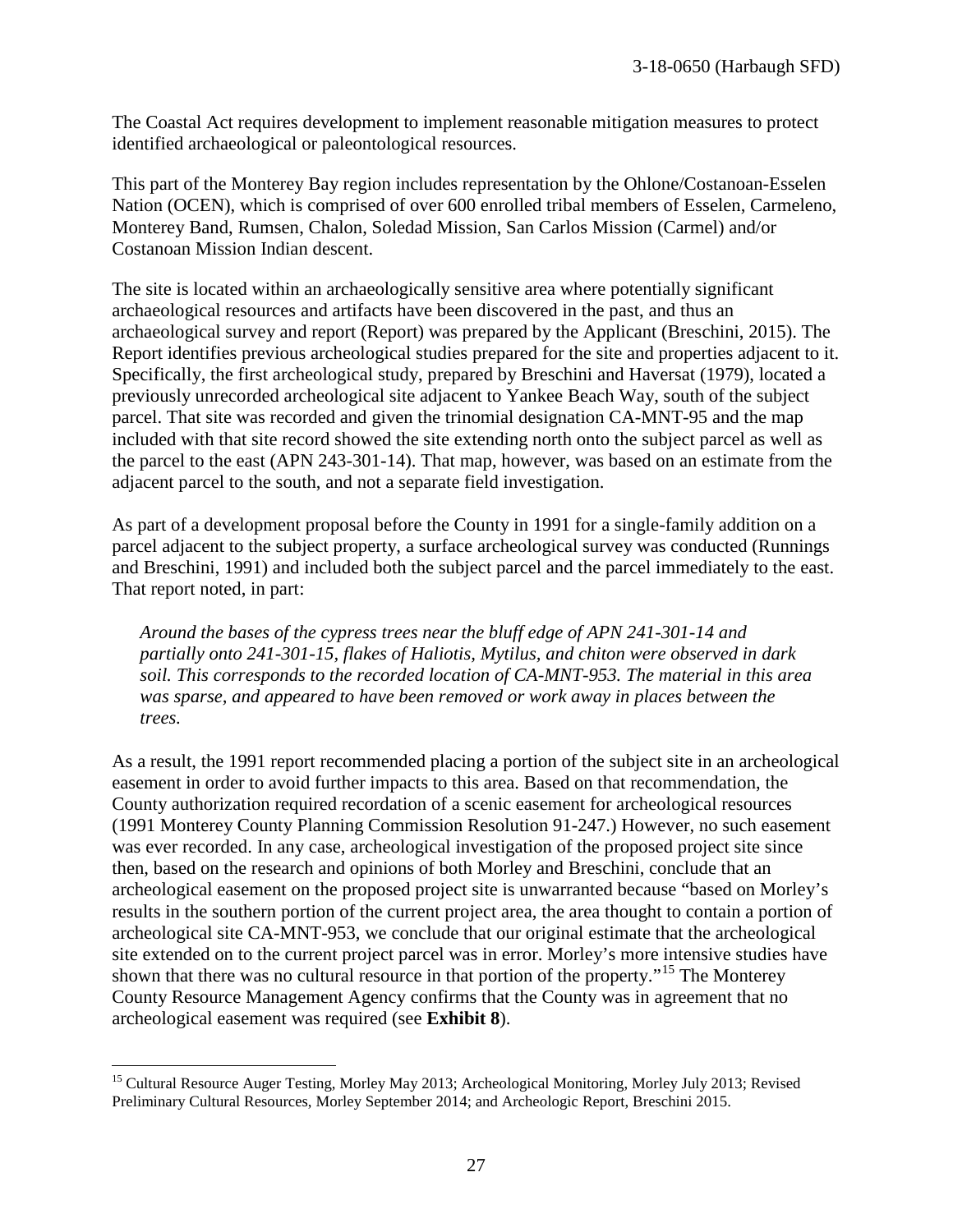#### 3-18-0650 (Harbaugh SFD)

That said, and out of an abundance of caution, the Applicant also conducted a tribal consultation effort to ensure local Native American tribes were aware of the project and provided with an opportunity to comment on it (Morley, January 2019). Morley conducted outreach to the Native American tribes as recommended by the Native American Heritage Commission (NAHC), including sending the local tribes a letter via certified mail that provided the address of the project, a project description, and a map of the project location. Morley received one letter in return and one email, which are included in the Morley report. On January 3, 2019 and January 7, 2019, Ms. Morley telephoned all those tribal representatives that had not responded via mail. All their responses are provided in the Morley Report. Subsequent to that report, Commission staff received additional correspondence from OCEN requesting consultation regarding the project (see **Exhibit 8**), and indicating that OCEN's Tribal leadership desires to be provided with: archaeological reports/surveys, including subsurface testing, and presence/absence testing. OCEN requested to be included in mitigation and recovery programs, that cultural and tribal mitigation measures reflect request for OCEN Tribal Monitor, reburial of any ancestral remains, burial artifacts, placement/return of all cultural items to OCEN, and that a Native American monitor of Ohlone/Costanoan-Esselen Nation, approved by the OCEN Tribal Council is used within their aboriginal territory.

More broadly, the main issue identified by the tribal consultation was a request that a qualified archeologist *and* a Native American Monitor be present on the site during any ground disturbance activities and that in the event any article of historical or cultural significance is uncovered, that the tribes be consulted and involved in any mitigation. The project has therefore been conditioned to require that a qualified archeologist to be present during any ground disturbance, and that, in the event that any article of historical or cultural significance is encountered, all activity that could damage or destroy these resources must cease and a mitigation plan be developed in consultation with the Executive Director, the Native American Heritage Commission, and all appropriate tribal representatives as identified in the Tribal Consultation Report (see **Special Condition 7**). Thus, as conditioned, the project is consistent with the Coastal Act Section 30244 regarding the protection of archaeological resources.

## **F. PUBLIC ACCESS AND RECREATION**

#### **Applicable Provisions**

Coastal Act Section 30604(c) requires that every CDP issued for any development between the nearest public road and the sea "shall include a specific finding that the development is in conformity with the public access and public recreation policies of [Coastal Act] Chapter 3." The proposed project is located seaward of the first through public road (Highway 1). The following cited Coastal Act public recreational access sections are applicable to the proposed project:

*Section 30210. In carrying out the requirement of Section 4 of Article X of the California Constitution, maximum access, which shall be conspicuously posted, and recreational opportunities shall be provided for all the people consistent with public safety needs and the need to protect public rights, rights of private property owners, and natural resource areas from overuse.* 

*Section 30211. Development shall not interfere with the public's right of access to the sea*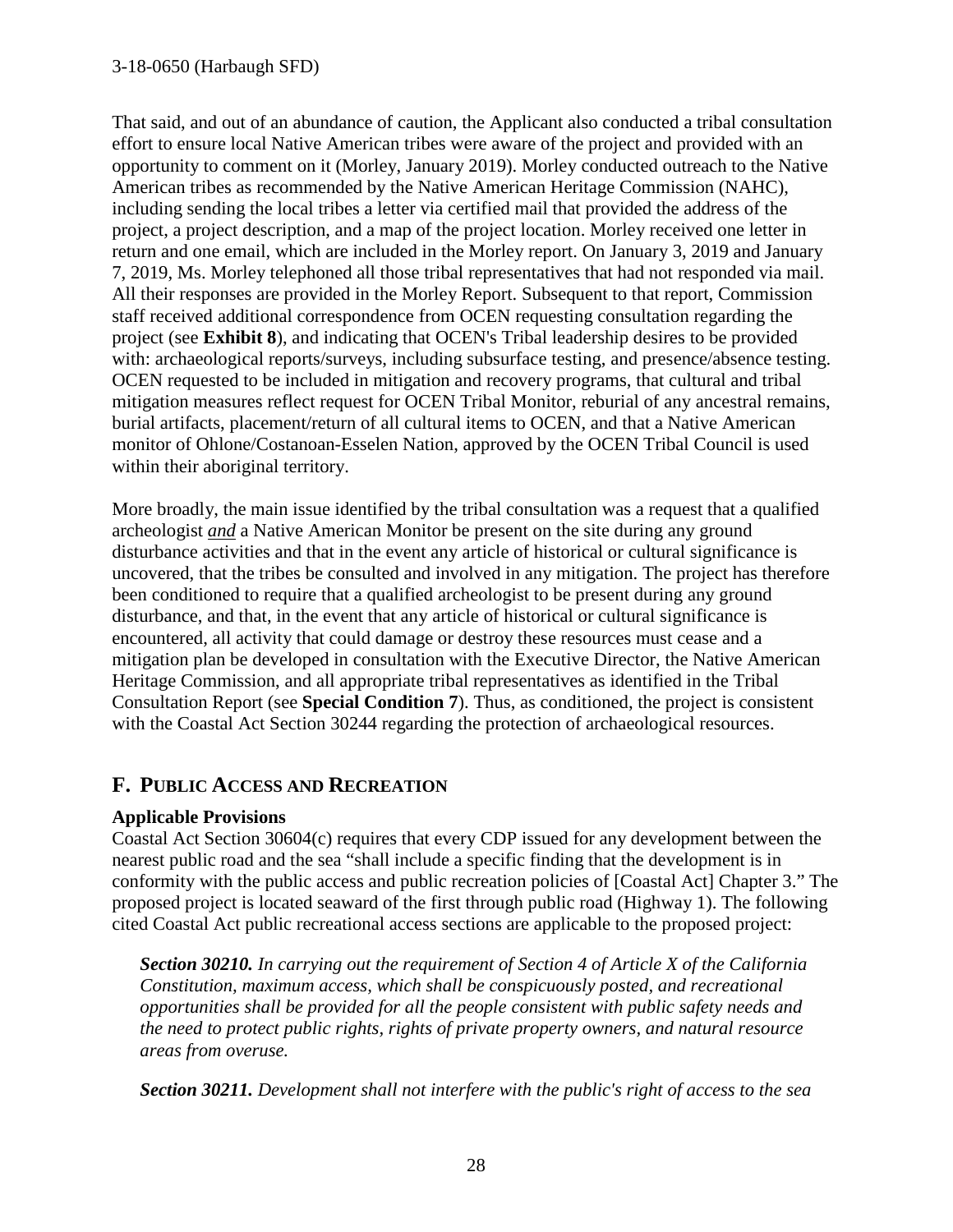*where acquired through use or legislative authorization, including, but not limited to, the use of dry sand and rocky coastal beaches to the first line of terrestrial vegetation.* 

*Section 30212(a). Public access from the nearest public roadway to the shoreline and along the coast shall be provided in new development projects except where: (1) it is inconsistent with public safety, military security needs, or the protection of fragile coastal resources, (2) adequate access exists nearby, or, (3) agriculture would be adversely affected. Dedicated accessway shall not be required to be opened to public use until a public agency or private association agrees to accept responsibility for maintenance and liability of the accessway. …*

*Section 30213. Lower cost visitor and recreational facilities shall be protected, encouraged, and, where feasible, provided. Developments providing public recreational opportunities are preferred. …*

*Section 30214. (a) The public access policies of this article shall be implemented in a manner that takes into account the need to regulate the time, place, and manner of public access depending on the facts and circumstances in each case including, but not limited to, the following: (1) Topographic and geologic site characteristics. (2) The capacity of the site to sustain use and at what level of intensity. (3) The appropriateness of limiting public access to the right to pass and repass depending on such factors as the fragility of the natural resources in the area and the proximity of the access area to adjacent residential uses. (4) The need to provide for the management of access areas so as to protect the privacy of adjacent property owners and to protect the aesthetic values of the area by providing for the collection of litter. (b) It is the intent of the Legislature that the public access policies of this article be carried out in a reasonable manner that considers the equities and that balances the rights of the individual property owner with the public's constitutional right of access pursuant to Section 4 of Article X of the California Constitution. …*

**Section** *30220. Coastal areas suited for water-oriented recreational activities that cannot readily be provided at inland water areas shall be protected for such uses.* 

**Section** *30221. Oceanfront land suitable for recreational use shall be protected for recreational use and development unless present and foreseeable future demand for public or commercial recreational activities that could be accommodated on the property is already adequately provided for in the area.* 

**Section** *30222. The use of private lands suitable for visitor-serving commercial recreational facilities designed to enhance public opportunities for coastal recreation shall have priority over private residential, general industrial, or general commercial development, but not over agriculture or coastal-dependent industry.* 

**Section** *30223. Upland areas necessary to support coastal recreational uses shall be reserved for such uses, where feasible.*

Although not the standard of review, the LCP implements the Coastal Act through the Carmel Area LUP as well as its implementing measures and countywide implementing measures,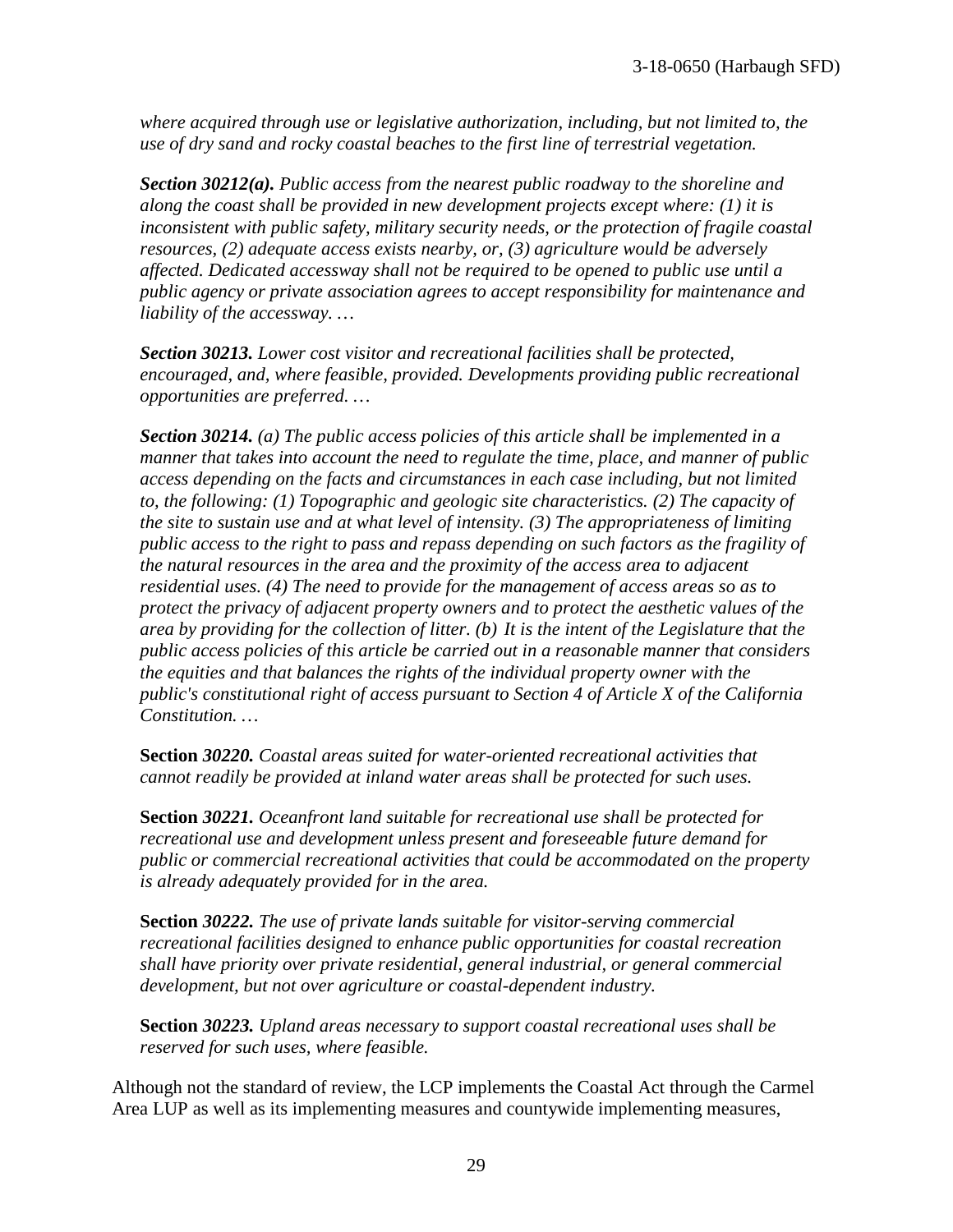including:

#### *5.3.1 Key Policy*

*Public access shall be protected and provided where consistent with public safety needs and the need to protect the rights of private property owners and natural resource areas from overuse.*

*5.3.2 General Policies*

*\*\*\** 

*2. Other coastal areas suitable for public access shall also be protected for such use. When new access is provided, or existing access is formalized or expanded, an appropriate public agency must assume management responsibility for public use or agreements concerning such responsibility must be reached with landowners.* 

*Where it is needed to implement the access plan, access easements, deed restrictions or offers of dedication shall be required as conditions of any coastal permits (except for developments listed in Section 30212b of the Coastal Act) issued for the site containing the potential access.* 

*\*\*\** 

*5. Bluff-top access and lateral access along or near the shoreline is appropriate along the coast. These types of access shall be protected for long-term public use, subject to adequate management programs.* 

Section 30210 of the Coastal Act requires the Commission to provide the general public maximum access and recreational opportunities, while respecting the rights of private property owners. Section 30211 prohibits development from interfering with the public's right of access to the sea. In approving new development, Section 30212(a) requires new development to provide access from the nearest public roadway to the shoreline and along the coast, save certain limited exceptions, including existing adequate nearby access. Section 30213 protects lower cost forms of access, such as the free access. Section 30220 protects coastal areas suited for oceanoriented activities, such as the ocean offshore here, for such purposes. Sections 30221 and 30223 protect oceanfront and upland areas for public recreational uses, and Section 30222 prioritizes visitor-serving amenities providing for public recreational use.

Finally, the Coastal Act Section 30210 direction to maximize access represents a different threshold than to simply provide or protect such access – it is not enough to simply provide access to and along the coast, and not enough to simply protect access; rather such access must also be maximized. This terminology provides fundamental direction with respect to projects along the California coast that raise public access issues, like this one.

#### **Consistency Analysis**

Yankee Point Beach is directly seaward and below the site, and it occupies approximately an acre stretching along the shoreline, with its 1,500 foot long sandy cove nearest the site (see **Exhibit 3**). The beach is generally fairly narrow, depending on the tides, and topographical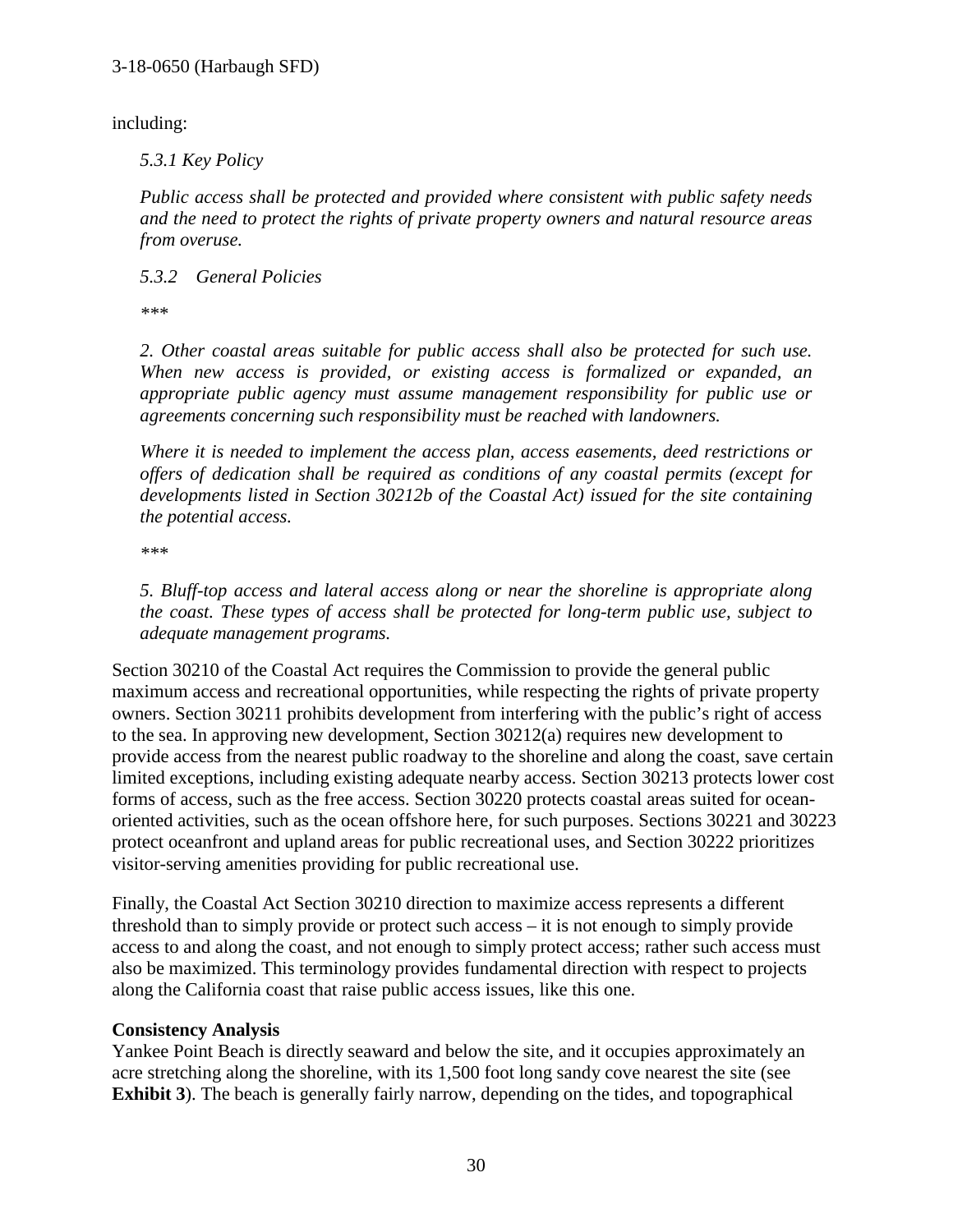constraints preclude lateral sandy beach access to the beach from up or down coast. The beach is also currently inaccessible to the public from the street due to fences and locked gates that limit beach access to neighborhood residents per a recorded easement arrangement. Historically, the beach area was basically open to and used by the general public, including as the surrounding area had not been subdivided. However, following subdivision and residential development, such general public access to Yankee Point Beach was blocked off, and only residents in the Carmel Highlands area and their guests are allowed to access the beach today (via keys issued by the Carmel Highlands Association). Specifically, access to Yankee Point Beach is via two trails that begin on Yankee Beach Way and Spindrift Road (see **Exhibit 4**), both of which are public streets, but each of these trails are presently limited by a private easement arrangement, fence, and locked gate,<sup>[16](#page-30-0)</sup> again where only Carmel Highland residents are issued keys. Although none of the fences or locked gates are situated on the Applicant's property, the trails that extend from the two locked gates converge into a single trail within a 10-foot wide easement area that ultimately leads across the Applicant's property to a stairway down to Yankee Point Beach.<sup>17</sup>

Because of the lack of public access from the public street to Yankee Point Beach at this location, and the lack of a proposed plan or policies/provisions to pursue such public access through the LCP when it was originally proposed by Monterey County in 1981, the Commission deferred certification of the LCP for the parcels on which the trails and the beach stairway are located (including the Applicant's property). At the time, the Commission found that "the lack of public access provisions to Yankee Beach in the Land Use Plan is inconsistent with Sections 30210 and 30212," and further found that that while the lots containing the accessways are developed, "a situation could occur in the future where developments not exempted by Section 30212(b) could be proposed on these lots."

Although staff has inquired into the possibility, the Applicant does not propose to alter any of the foregoing private accessway components or provisions, not even for the 100-foot or so section of that private system that is located on the Applicant's property. And at this point, staff is not recommending that the Applicant be compelled to do so through conditions, including because staff has not at this time identified project impacts to public access which by themselves warrant an exaction of compensatory public access; the Applicant controls only the beachside portion of the accessway, where intervening sections of it are on other private properties; and both trails are fronted by locked gates at the street side on these other private properties. Although there is merit to perfecting public access across even just the portion of the accessway that is located on the Applicant's property, even if it wouldn't connect to the public street at this time (but could be part of a plan to incrementally obtain access on other properties to make the full connection), as indicated above, staff has not identified project impacts that by themselves are adequate to support this requirement. In any case, the Commission's enforcement staff are now taking a fresh

<span id="page-30-0"></span> $\overline{a}$ <sup>16</sup> The Spindrift Road fence and gate was originally first installed in 1962 and first equipped with a locked gate in 1965, prior to the coastal permitting requirements of both 1972's Proposition 20 (The Coastal Initiative) and 1976's Coastal Act. The Yankee Beach Way fence and locked gate was originally first installed in June 1974 without benefit of a coastal permit (required in this location by Proposition 20 at that time). In addition, it appears that both fences and gates have been modified since then without benefit of any CDPs.

<span id="page-30-1"></span><sup>&</sup>lt;sup>17</sup> Note that the first part of the trails nearest the street-fronting gates are *not* located on the Applicant's property, but after the two trails converge, the last 100 feet or so of the then single trail leading to the beach *is* on the Applicant's property (see **Exhibit 5**).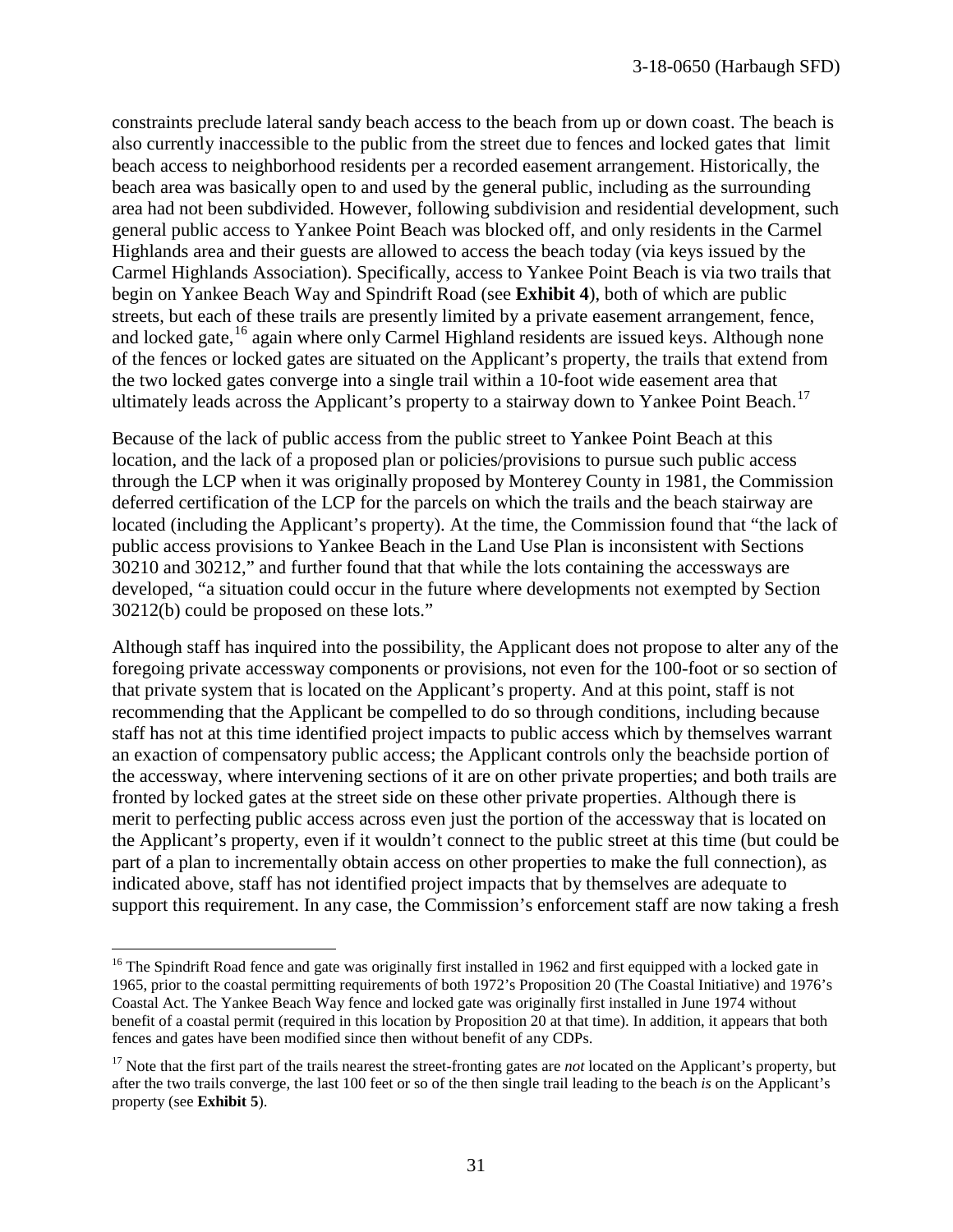look at the 45-year old permitting violation (i.e., for the unpermitted 1974 locked fence/gate on Yankee Beach Way that blocks the ability of the general public to make their way to the beach , including any potential public rights to use of the trail and stairway sections that are located on the Applicant's property, as well as any unpermitted improvements to the private accessway system, since that time), and may pursue overall public access resolution through Coastal Act enforcement processes, including potential Section 30821 administrative penalty provisions, if justified.

In any case, it is clear that there are public access issues and concerns here, and the Commission does not intend to allow this CDP action to affect any such potential public access rights that may exist. To this point, the Commission here does not intend its action waive any public rights that may exist on the affected properties. Thus, this approval is conditioned to make that clear, and to require the Applicant to agree and acknowledge same, including that the Applicant is required to acknowledge the Commission's belief that these potential public access rights may exist on the Applicants property as well as nearby properties, and that the Applicant shall not use this CDP as evidence of a waiver of any public rights that may exist on these properties now or in the future, including explicitly the portion of the Applicant's property containing the portion of the trail to the beach and the beach stairway (see **Special Condition 10**).

Thus, the project can be found consistent with the above-cited Coastal Act public access and recreation policies.

# **G. LOCAL COASTAL PROGRAMS**

Before LCPs are certified, the Coastal Act requires the Commission to take great care in its CDP actions not to permit development in such a way that could prejudice the ability of the local government to complete their LCP. Coastal Act Section 30604(a) states:

*Prior to certification of the local coastal program, a coastal development permit shall be issued if the issuing agency, or the commission on appeal, finds that the proposed development is in conformity with Chapter 3 (commencing with Section 30200) and that the permitted development will not prejudice the ability of the local government to prepare a local coastal program that is in conformity with Chapter 3 (commencing with Section 30200). A denial of a coastal development permit on grounds it would prejudice the ability of the local government to prepare a local coastal program that is in conformity with Chapter 3 (commencing with Section 30200) shall be accompanied by a specific finding which sets forth the basis for that conclusion.* 

As indicated above, the proposed project is located in an area of deferred LCP certification, and any Commission CDP action here must be evaluated in terms of its potential to prejudice certification of LCP components that would apply to this area. As also indicated above, the reason LCP provisions for this area were not certified back in 1981is because of the lack of public access from the public street to Yankee Point Beach, and the lack of a plan at the time the LCP was proposed to address that issue at that time. These circumstances have not changed.

In this case, the Commission continues to believe that the lack of public access provisions to address Yankee Point Beach public access issues remains problematic. At the same time, the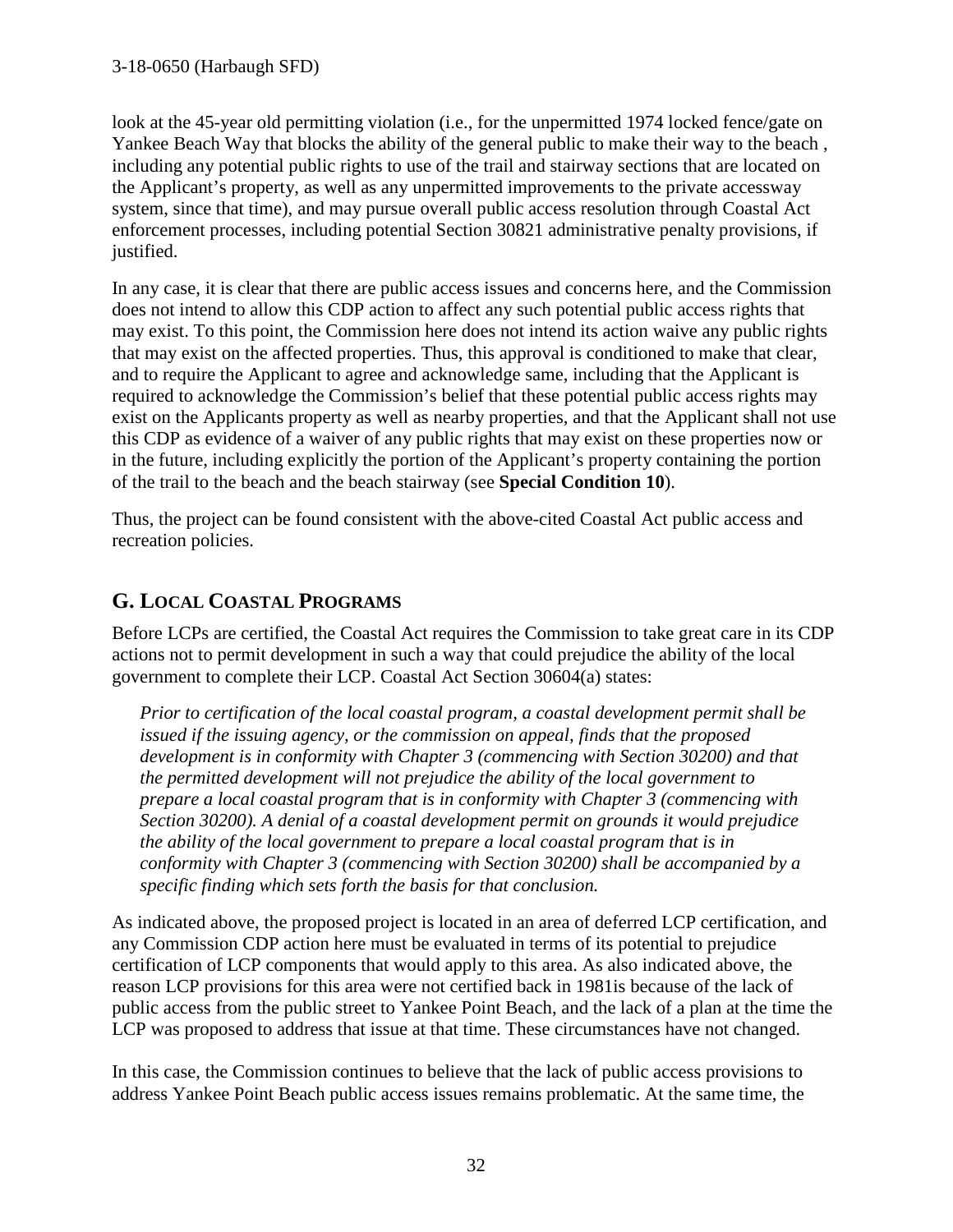Commission has taken care to approve this project only based on the facts and circumstances that affect the Applicant's property in light of the proposed development, and has required the Applicant to acknowledge these potential public access rights, and to acknowledge that this CDP decision cannot be used as evidence of a waiver of any public rights that may exist on these properties now or in the future, including explicitly the portion of the Applicant's property containing the trail to the beach and the beach stairway (see **Special Condition 10**). As such, the Commission's action here will not prejudice the ability of the Monterey County to prepare and implement a LCP provisions applicable to this area of deferred certification.

# **H. CALIFORNIA ENVIRONMENTAL QUALITY ACT (CEQA)**

Section 13096 of Title 14 of the California Code of Regulations requires that a specific finding be made in conjunction with CDP applications showing the application to be consistent with any applicable requirements of CEQA. Section 21080.5(d)(2)(A) of CEQA prohibits a proposed development from being approved if there are feasible alternatives or feasible mitigation measures available which would substantially lessen any significant adverse effect that the activity may have on the environment.

On January 10, 2019, Monterey County, acting as the CEQA lead agency, determined the project was categorically exempt from CEQA requirements (citing to Section 15302 for replacement or reconstruction of existing facilities). The Coastal Commission's review and approval of land use proposals via coastal development permit has been certified by the Secretary of the Natural Resources Agency as being the functional equivalent of environmental review under CEQA. (14 CCR § 15251(c).) The preceding CDP findings discuss the relevant coastal resource issues with the proposal, and the CDP conditions identify appropriate modifications to avoid and/or lessen any potential for adverse impacts to said resources. The Commission incorporates these findings as set forth here in full. Further, all public comments received to date have been addressed in the findings, which are incorporated herein in their entirety by reference.

As such, there are no additional feasible alternatives or feasible mitigation measures available which would substantially lessen any significant adverse environmental effects which approval of the proposed project, as conditioned, would have on the environment within the meaning of CEQA. Thus, if so conditioned, the proposed project will not result in any significant environmental effects for which feasible mitigation measures have not been employed consistent with CEQA Section 21080.5(d)(2)(A).

# **APPENDIX A – SUBSTANTIVE FILE DOCUMENTS[18](#page-32-0)**

- *Geological Evaluation Harbaugh Residence Additions/Renovation*. Craig Harwood, October 2014.
- *Harbaugh Residence Additions and Secondary Unit*. Earth Systems Pacific, February 5, 2015.
- *Tree Resource Assessment Forest Management Plan*. Frank Ono, November 4, 2014.
- *Biological Assessment*. Fred Ballerini, May 6, 2015.

<span id="page-32-0"></span> $\overline{a}$ <sup>18</sup> These documents are available for review in the Commission's Central Coast District office in Santa Cruz.